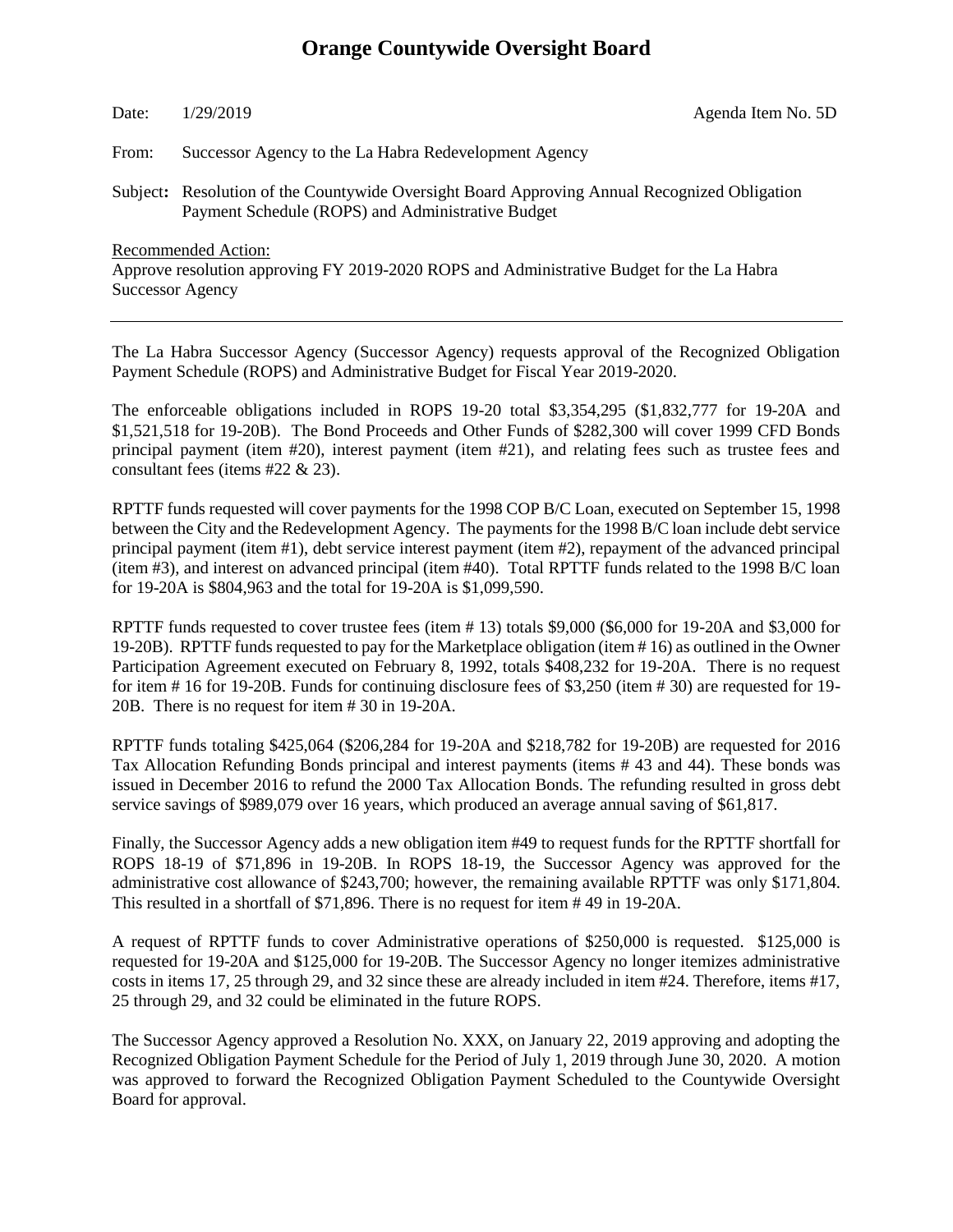### **Impact on Taxing Entities**

The proposed ROPS 19-20 reduce RPTTF to the taxing entities in the amount of \$3,071,157. This amount is equal to the total RPTTF request for 19-20A and 1920B as outlined through enforceable obligations and administrative cost.

### **Attachments**

- 1. Proposed Countywide Oversight Board Resolution
- 2. ROPS 19-20
- 3. Placeholder for Pending Resolution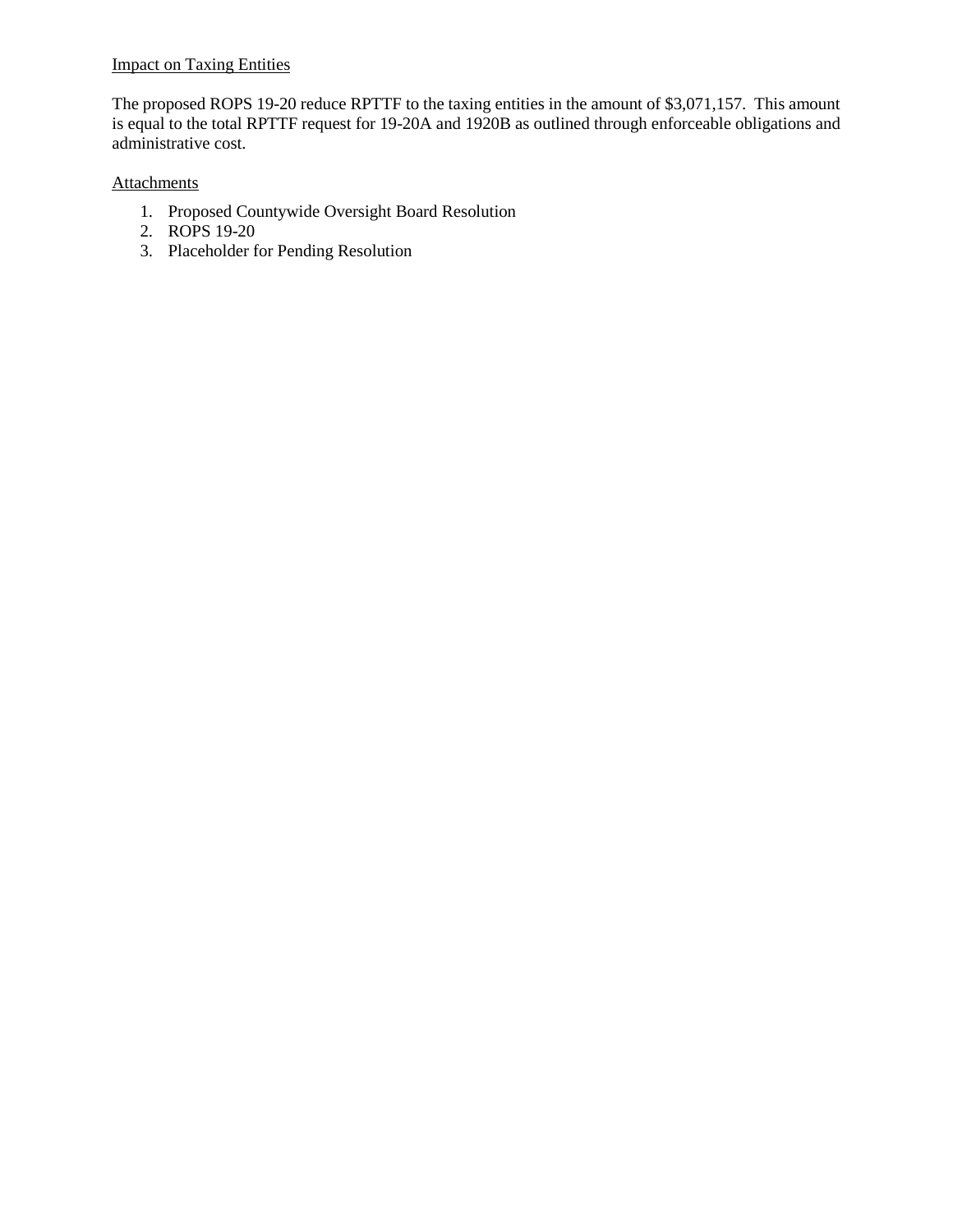### RESOLUTION NO. 2019-

### A RESOLUTION OF THE ORANGE COUNTYWIDE OVERSIGHT BOARD WITH OVERSIGHT OF THE OF THE SUCCESSOR AGENCY TO THE LA HABRA REDEVELOPMENT AGENCY APPROVING THE RECOGNIZED OBLIGATION PAYMENT SCHEDULE FOR 19-20 FISCAL PERIOD OF JULY 1, 2019 TO JUNE 30, 2020, SUBJECT TO AND REVIEW BY, THE STATE DEPARTMENT OF FINANCE UNDER CALIFORNIA HEALTH AND SAFETY CODE, DIVISION 24, PART 1.85, AND AUTHORIZING THE POSTING ANDTRANSMITTAL THEREOF

WHEREAS, the former La Habra Redevelopment Agency ("Former Agency") previously was a public body, corporate and politic formed, organized, existing and exercising its powers under the California Community Redevelopment Law, Health and Safety Code, Section 3300 *et seq.,* and was formed by ordinance of the City Council of the City of La Habra ("City"); and

WHEREAS, Assembly Bill x1 26 added Parts 1.8 and 1.85 to Division 24 of the California Health and Safety Code, which caused the dissolution of all redevelopment agencies and wind down of the affairs of former agencies, including as such laws were amended by Assembly Bill 1484 and by other subsequent legislation ("Dissolution Law"); and

WHEREAS, unless otherwise stated in this resolution, statutory references are to the California Health and Safety Code; and

WHEREAS, as of February 1, 2012, the Former Agency was dissolved under the Dissolution Law, and as separate public entity, corporate and politic under Section 3417(g), the Successor Agency to the La Habra Redevelopment Agency (the "Successor Agency") administers the enforceable obligations of the Former Agency and otherwise unwinds the Former Agency's affairs; and

WHEREAS, prior to July 1, 2018 under the Dissolution Law, in particular Sections 34179 and 34180, certain actions of the Successor Agency were subject to the review and approval by a local seven-member oversight board, which oversaw and administered the Successor Agency's activities during the period from dissolution until June 30, 2018; and

WHEREAS, as of, on and after July 1, 2018 under the Dissolution Law, in particular Section 34179(j), in every California county there shall be only one oversight board that is staffed by the county auditor-controller, with certain exceptions that do not apply in the County of Orange; and

WHEREAS, as of, on and after July 1, 2018 the single Orange Countywide Oversight Board was established in compliance with Section 34179(j), which serves as the oversight board to the 25 successor agencies existing and operating in Orange County, including the Successor Agency; and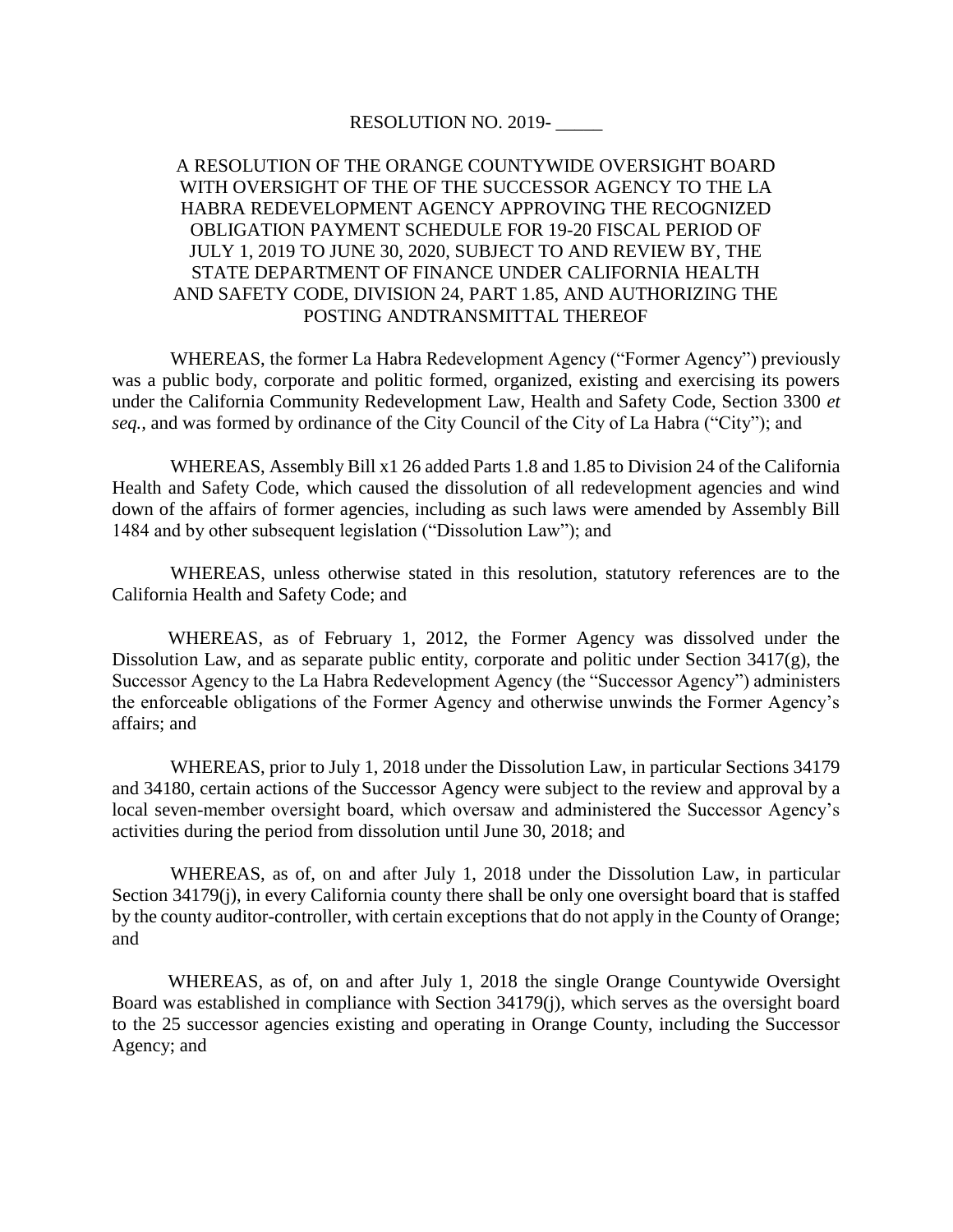WHEREAS, every oversight board, both the prior local oversight board and this newly established Orange Countywide Oversight Board, has fiduciary responsibilities to the holders of enforceable obligations and to the taxing entities that benefit from distributions of property tax and other revenues under the Dissolution Law, in particular Section 34188; and

WHEREAS, Sections 34177(o) and 34719 provide that each Recognized Obligation Payment Schedule ("ROPS") is submitted by the Successor Agency to the Oversight Board and then reviewed and approved by the Oversight Board before final review and approval by the California Department of Finance ("DOF"); and

WHEREAS, the Successor Agency approved ROPS 19-20 during its meeting on Tuesday, January 22, 2019 and directed staff to submit the ROPS to the Orange Countywide Oversight Board for approval; and

WHEREAS, the Successor Agency has submitted to the Orange Countywide Oversight Board ROPS 19-20 reflecting payments from RPTTF for both enforceable obligations and administrative cost outlined in ROPS 19-20; and

WHEREAS, the objective of this Orange Countywide Oversight Board resolution is to authorize, make findings, and approve the Successor Agency's ROPS 19-20 attached as Attachment No. 1 to this resolution and fully incorporated herein by this reference; and

WHEREAS, the Orange Countywide Oversight Board has reviewed the Successor Agency's ROPS 19-20, and desires to make certain findings, including: (i) approval is necessary to pay DOF-approved enforceable obligations on ROPS 19-20 during fiscal period A and B, (ii) ROPS 19-20 as attached is approved, (iii) the Successor Agency or City staff are authorized to post ROPS 19-20, as attached, on the City website, and (iv) staff is directed to transmit ROPS 19- 20 to DOF, with copies to the County of Orange Executive Officer, the County of Orange Auditor-Controller and the State Controller's Office pursuant to the Dissolution Law;

NOW, THEREFORE, THE ORANGE COUNTYWIDE OVERSIGHT DOES HEREBY RESOLVE as follows:

Section 1. The foregoing recitals are incorporated into this Resolution by this reference, and constitutes a material part of this Resolution.

Section 2. The Orange Countywide Oversight Board hereby finds the enforceable obligations and administrative cost in ROPS 19-20 for funds to be distributed from the Redevelopment Property Tax Trust Fund (RPTTF) for the fiscal period January 1, 2019- June 30, 2020 is necessary to pay DOF approved enforceable obligations for such ROPS 19-20 period.

Section 3. Under Dissolution Law, the Orange Countywide Oversight Board approves the ROPS 19-20 (Attachment No. 1); provided however, that the ROPS 19-20, is approved subject to the condition that such ROPS is submitted to and reviewed by the DOF. Further, the City's Director of Finance and his authorized designees, in consultation with the legal counsel, shall be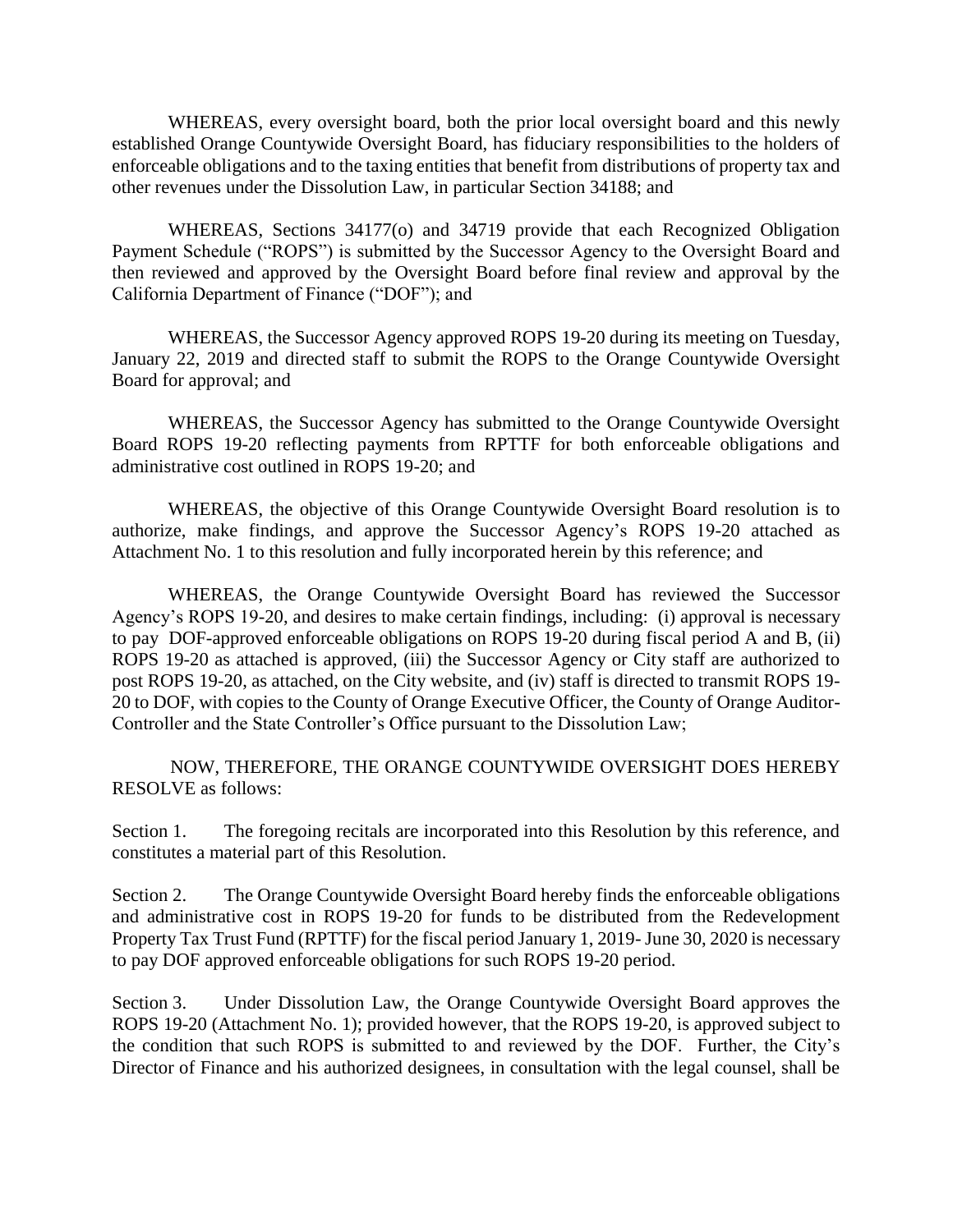authorized to discuss this matter with the DOF and make augmentations, modifications, additions or revisions to the ROPS 19-20 as may be necessary or directed by the DOF.

Section 4. Orange Countywide Oversight Board authorizes transmittal of ROPS 19-20 to the DOF with copies to the Orange County Executive Officer, Orange County Auditor-Controller and State Controller's Office.

Section 5. The City's Director of Finance and his authorized designees are directed to post this Resolution, including the ROPS 19-20 on the City's website pursuant to the Dissolution Law.

Section 6. Under Section 34179(h) written notice and information about certain actions taken by the Orange Countywide Oversight Board shall be provided to the DOF by electronic means in a manner of DOF's choosing. The Orange Countywide Oversight Board's action shall become effective five (5) business days after the notice in the manner specified by the DOF unless the DOF request a review.

Section 7. The Clerk of the Orange Countywide Oversight Board shall certify to the adoption of this Resolution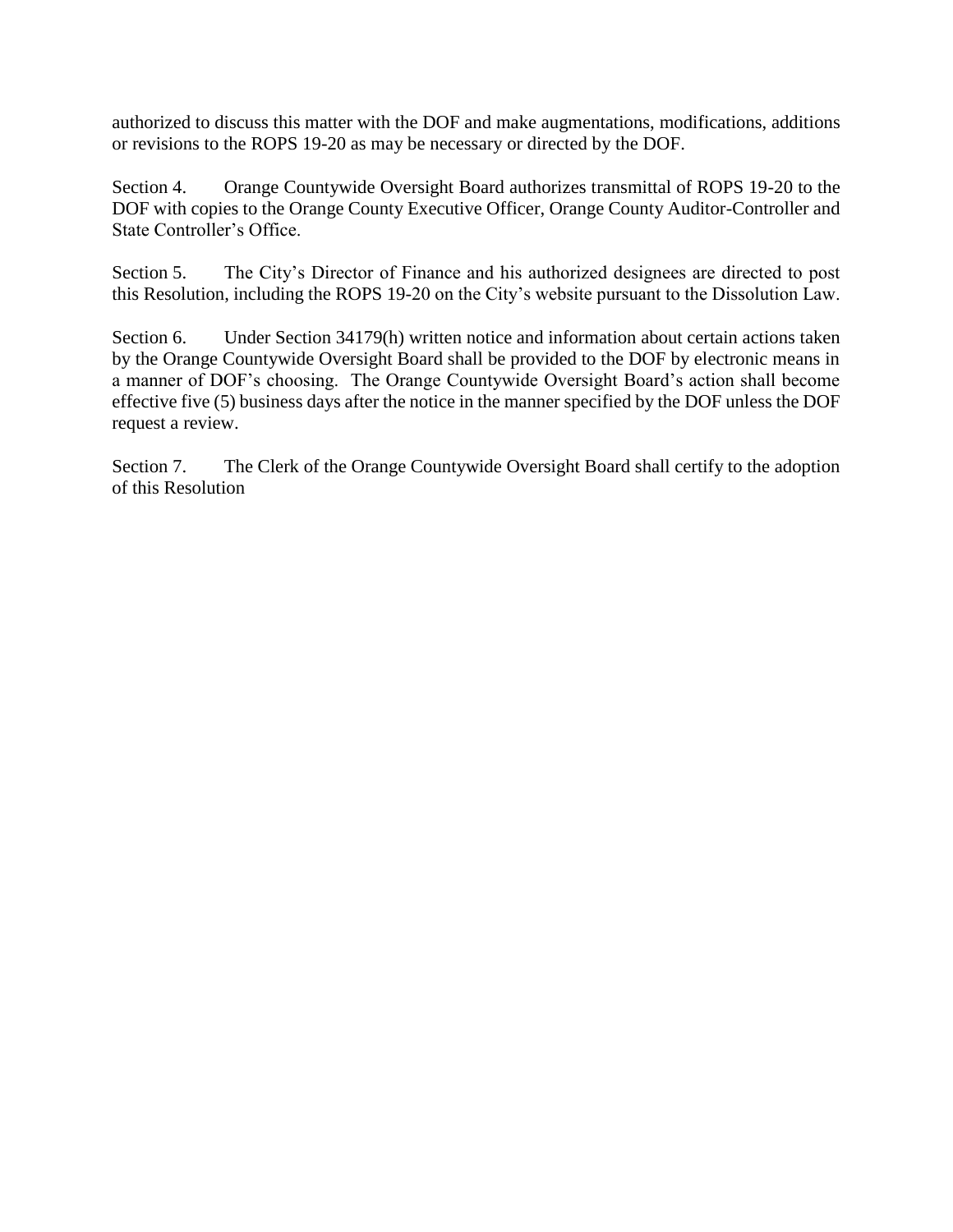Attachment 1

### ROPS 19-20

[Attached behind this cover page]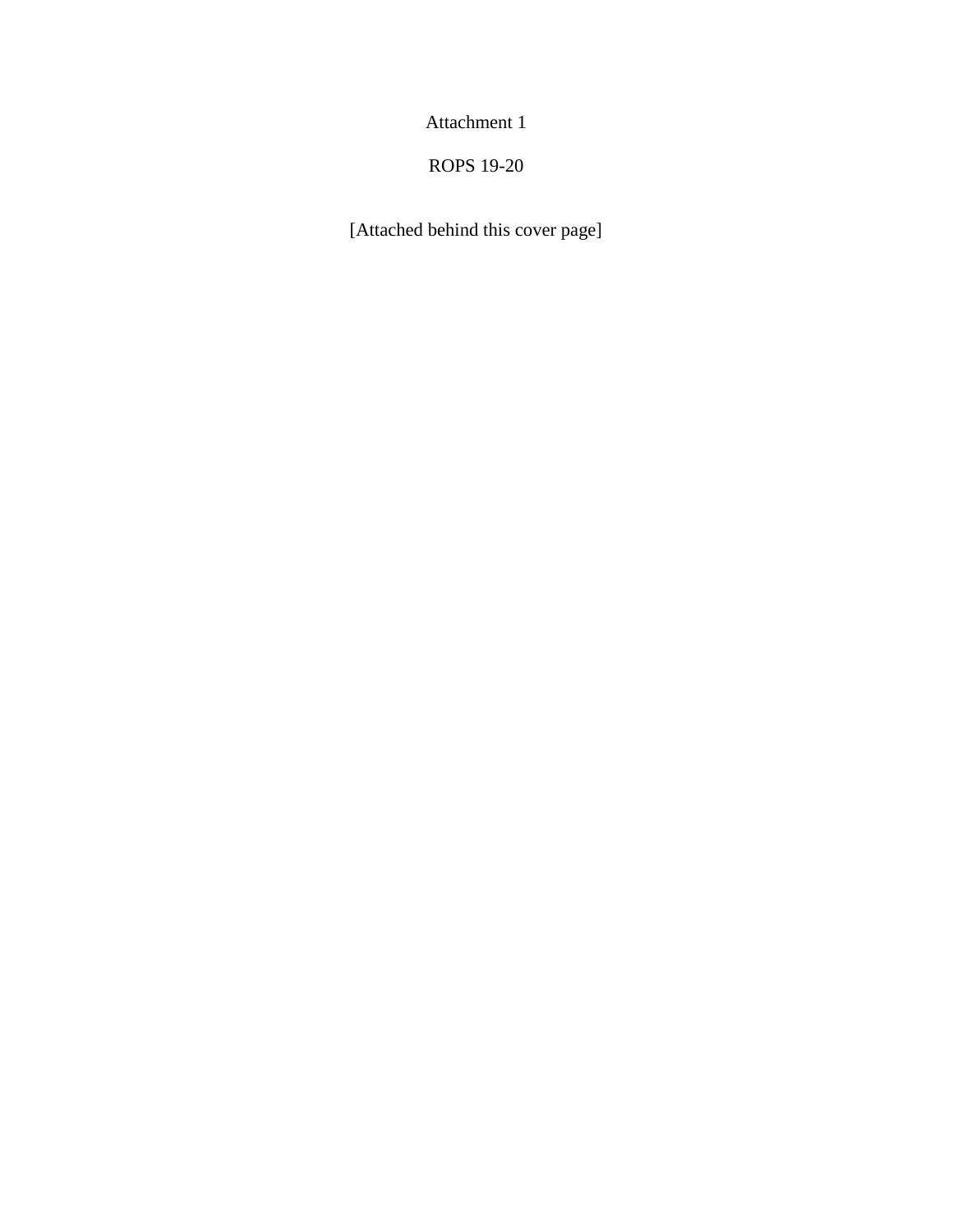|    | Current Period Requested Funding for Enforceable Obligations (ROPS Detail) | 19-20A Total<br>(July - December) | 19-20B Total<br>(January - June) |      | ROPS 19-20 Total |
|----|----------------------------------------------------------------------------|-----------------------------------|----------------------------------|------|------------------|
| A  | Enforceable Obligations Funded as Follows (B+C+D):                         | 282,300 \$                        |                                  | - \$ | 282,300          |
| B  | <b>Bond Proceeds</b>                                                       | 270,811                           | $\sim$                           |      | 270,811          |
| C  | Reserve Balance                                                            | $\sim$                            | $\overline{\phantom{a}}$         |      | $\sim$           |
| D  | <b>Other Funds</b>                                                         | 11,489                            | $\overline{\phantom{a}}$         |      | 11,489           |
| E. | Redevelopment Property Tax Trust Fund (RPTTF) (F+G):                       | 1,550,477 \$                      | 1,521,518 \$                     |      | 3,071,995        |
|    | <b>RPTTF</b>                                                               | 1,425,477                         | 1,396,518                        |      | 2,821,995        |
| G  | <b>Administrative RPTTF</b>                                                | 125,000                           | 125,000                          |      | 250,000          |
| н. | <b>Current Period Enforceable Obligations (A+E):</b>                       | 1,832,777 \$                      | 1,521,518 \$                     |      | 3,354,295        |

| Certification of Oversight Board Chairman:<br>Pursuant to Section 34177 (o) of the Health and Safety code, I hereby<br>certify that the above is a true and accurate Recognized Obligation<br>Payment Schedule for the above named successor agency. | Name<br>/s/ | Title |
|------------------------------------------------------------------------------------------------------------------------------------------------------------------------------------------------------------------------------------------------------|-------------|-------|
|                                                                                                                                                                                                                                                      | Signature   | Date  |

### **Recognized Obligation Payment Schedule (ROPS 19-20) - Summary Filed for the July 1, 2019 through June 30, 2020 Period**

**Successor Agency: La Habra County:** Orange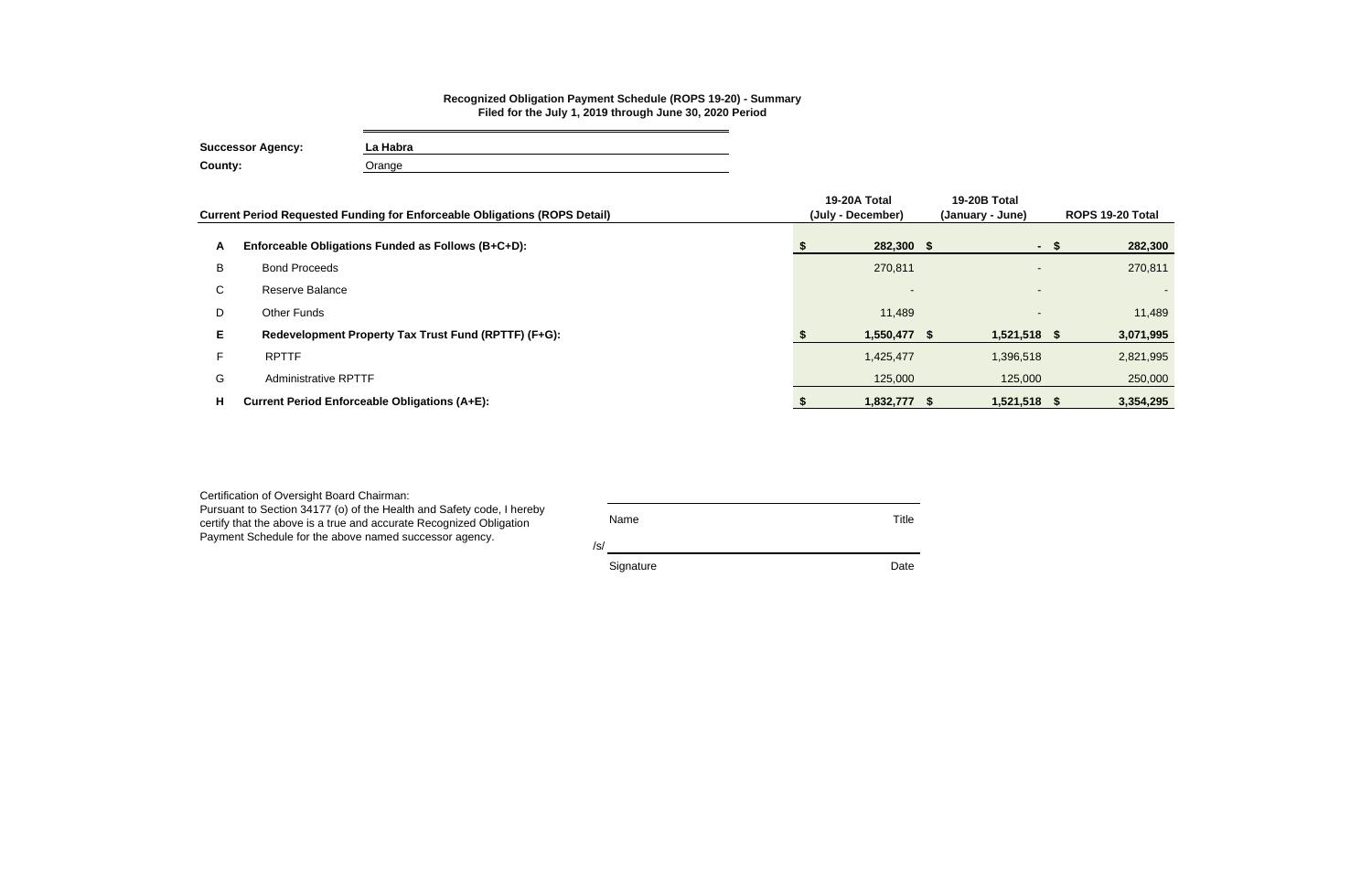|                                         |                                                                               |                                             |                        |                                       |                                                   |                                                                                                               |              | La Habra Recognized Obligation Payment Schedule (ROPS 19-20) - ROPS Detail |                      |                                    |                                 |                             |                          |                    |              |                                |                                       |                         |                    |                             |                            |
|-----------------------------------------|-------------------------------------------------------------------------------|---------------------------------------------|------------------------|---------------------------------------|---------------------------------------------------|---------------------------------------------------------------------------------------------------------------|--------------|----------------------------------------------------------------------------|----------------------|------------------------------------|---------------------------------|-----------------------------|--------------------------|--------------------|--------------|--------------------------------|---------------------------------------|-------------------------|--------------------|-----------------------------|----------------------------|
|                                         |                                                                               |                                             |                        |                                       |                                                   |                                                                                                               |              |                                                                            |                      | July 1, 2019 through June 30, 2020 |                                 |                             |                          |                    |              |                                |                                       |                         |                    |                             |                            |
|                                         |                                                                               |                                             |                        |                                       |                                                   |                                                                                                               |              |                                                                            |                      | (Report Amounts in Whole Dollars)  |                                 |                             |                          |                    |              |                                |                                       |                         |                    |                             |                            |
|                                         |                                                                               |                                             |                        |                                       |                                                   |                                                                                                               |              |                                                                            |                      |                                    |                                 |                             |                          |                    |              |                                |                                       |                         |                    |                             |                            |
| $\mathsf{A}$                            | <b>B</b>                                                                      | C                                           | D                      | E                                     | E                                                 | G                                                                                                             | H            |                                                                            | J                    | K                                  |                                 | М                           |                          |                    |              | $\mathbf Q$                    |                                       |                         |                    |                             | W                          |
|                                         |                                                                               |                                             |                        |                                       |                                                   |                                                                                                               |              |                                                                            |                      |                                    |                                 |                             | 19-20A (July - December) |                    |              |                                |                                       | 19-20B (January - June) |                    |                             |                            |
|                                         |                                                                               |                                             |                        |                                       |                                                   |                                                                                                               |              |                                                                            |                      |                                    |                                 |                             | <b>Fund Sources</b>      |                    |              |                                |                                       | <b>Fund Sources</b>     |                    |                             |                            |
|                                         |                                                                               |                                             |                        | Contract/Agreement Contract/Agreement |                                                   |                                                                                                               |              | <b>Total Outstanding</b>                                                   |                      | <b>ROPS 19-20</b>                  |                                 |                             |                          |                    |              | 19-20A                         |                                       |                         |                    |                             | 19-20B                     |
| Item $#$                                | Project Name/Debt Obligation                                                  | Obligation Type                             | <b>Execution Date</b>  | <b>Termination Date</b>               | Payee                                             | <b>Description/Project Scope</b>                                                                              | Project Area | Debt or Obligation<br>11.713.033                                           | Retired              | Total<br>\$3,354,295               | <b>Bond Proceeds</b><br>270.811 | Reserve Balance<br>$\Omega$ | Other Funds<br>11.489 \$ | RPTTF<br>1,425,477 | Admin RPTTF  | Total<br>125,000 \$ 1,832,777  | Bond Proceeds Reserve Balance<br>0 IS | Other Funds<br>$\Omega$ | RPTTF<br>1,396,518 | Admin RPTTF<br>$125,000$ \$ | Total<br>1,521,518         |
|                                         | 1998 COP B/C Loan Debt Service City/County Loan (Prior                        |                                             | 9/15/1998              | 9/1/2022                              | City of La Habra                                  | 1998 COP B/C Future Principal on                                                                              | LHRA         | 1,695,000                                                                  | N \$                 | 395,000<br>$\mathsf{S}$            |                                 |                             |                          | 395,000            |              | 395,000                        |                                       |                         |                    |                             | 33,113                     |
|                                         | 1998 COP B/C Loan Debt Service City/County Loan (Prior<br>nterest             | 06/28/11), Other                            | 9/15/1998              | 9/1/2022                              | City of La Habra                                  | 1998 COP B/C Future Interest on<br>oan Agreement                                                              | LHRA         | 177,968                                                                    | N                    | 76,301                             |                                 |                             |                          | 43,188             |              | 43,188                         |                                       |                         | 33,113             |                             |                            |
|                                         | 1998 COP B/C Loan Debt Service City/County Loan (Prior<br>Principal           | 06/28/11), Other                            | 9/15/1998              | 3/1/2022                              | City of La Habra                                  | 998 COP B/C principal due but<br>unpaid on Loan Agreement                                                     | LHRA         | 1,302,908                                                                  | N                    | \$ 1,302,908                       |                                 |                             |                          | 270,000            |              | 270,000                        |                                       |                         | 1,032,908          |                             | 1,032,908                  |
|                                         | 1998 COP B/C Loan Debt Service City/County Loan (Prior                        |                                             | 9/15/1998              | 9/1/2022                              | City of La Habra                                  | 1998 COP B/C Interest due but                                                                                 | LHRA         |                                                                            |                      | - \$                               |                                 |                             |                          |                    |              | - \$                           |                                       |                         |                    |                             |                            |
|                                         | terest<br>11 1001 Imperial purch Loan Principal City/County Loan (Prior       | 06/28/11), Other                            | 6/15/2009              | 7/5/2038                              | City of La Habra                                  | unpaid on Loan Agreement<br>Promissory Note (Due in June 2014) LHRA                                           |              | 1,401,700                                                                  | N                    | $\sqrt{S}$                         |                                 |                             |                          |                    |              | -S                             |                                       |                         |                    |                             |                            |
|                                         |                                                                               | 06/28/11), Property<br>transaction          |                        |                                       |                                                   |                                                                                                               |              |                                                                            |                      |                                    |                                 |                             |                          |                    |              |                                |                                       |                         |                    |                             |                            |
|                                         | 12 1001 Imperial purch Loan Interest                                          | City/County Loan (Prior                     | 6/15/2009              | 7/5/2038                              | City of La Habra                                  | Promissory Note (Due in June 2014) LHRA                                                                       |              | 671,054                                                                    | N                    | $\mathsf{s}$                       |                                 |                             |                          |                    |              |                                |                                       |                         |                    |                             |                            |
|                                         |                                                                               | 06/28/11), Property<br>transaction          |                        |                                       |                                                   |                                                                                                               |              |                                                                            |                      |                                    |                                 |                             |                          |                    |              |                                |                                       |                         |                    |                             |                            |
|                                         | 13 Trustee Fees                                                               | Fees                                        | 11/1/2000              | 10/1/2032                             | Bank of New York                                  | <b>Trustee Fees</b>                                                                                           | LHRA         | 9,000                                                                      | N                    | 9,000<br>$\sqrt{s}$                |                                 |                             |                          | 6,000              |              | 6,000<br>$\mathcal{L}$         |                                       |                         | 3,000              |                             | 3,000                      |
|                                         | 16 OPA Marketplace Property Tax<br>17 Employee Costs                          | OPA/DDA/Construction<br><b>Admin Costs</b>  | 2/8/1992<br>/1/2014    | 9/1/2019<br>7/5/2038                  | a Habra Associates LLC<br>Employees of the Agency | <b>Owner Participation Agreements</b><br>Payroll for Employees                                                | LHRA<br>LHRA | 404,307<br>0 I                                                             | N<br>Y               | 408,232<br>$\sqrt{S}$<br>S         |                                 |                             |                          | 408,232            |              | 408,232<br>$\mathbb{S}$<br>IS- |                                       |                         |                    |                             |                            |
|                                         | 20 1999 CFD Refunding bonds                                                   | Bonds Issued On or Before                   | /1/1999                | 9/1/2019                              | Bank of New York                                  | Bond Obilgation - Principal Payment                                                                           | LHRA         | 260,000                                                                    | N                    | 260,000                            | 260,000                         |                             |                          |                    |              | 260,000                        |                                       |                         |                    |                             |                            |
|                                         | 21 1999 CFD Refunding bonds                                                   | 12/31/10<br>Bonds Issued On or Before       | 1/1/1999               | 9/1/2019                              | Bank of New York                                  | Bond Obilgation - Interest Payment LHRA                                                                       |              | 7,800                                                                      | N                    | 7,800                              | 7,800                           |                             |                          |                    |              | 7,800                          |                                       |                         |                    |                             |                            |
|                                         | 22 Consulting CFD Preparation                                                 | 12/31/10<br><b>Professional Services</b>    | /1/2012                | 9/1/2019                              | Various                                           | CFD Special Assessment Preparation LHRA                                                                       |              | 12,000                                                                     | N                    | 12,000<br>S.                       | 511                             |                             | 11.489                   |                    |              | 12,000<br>$\mathcal{S}$        |                                       |                         |                    |                             |                            |
|                                         | 23 Bond fees for 1999 CFD Refunding Bonds Issued On or Before                 | 12/31/10                                    | 10/31/2002             | 9/1/2019                              | Bank of New York                                  | Trustee Fees-Mello Roos                                                                                       | LHRA         | 2,500                                                                      | N                    | 2,500<br>$\mathsf{s}$              | 2,500                           |                             |                          |                    |              | 2,500<br>- \$                  |                                       |                         |                    |                             |                            |
|                                         | 24 Administrative Costs                                                       | <b>Admin Costs</b>                          | 1/1/2014               | 10/1/2032                             | Various                                           | Operations                                                                                                    | LHRA         |                                                                            |                      | 250,000 N \$ 250,000               |                                 |                             |                          |                    | $125,000$ \$ | 125,000                        |                                       |                         |                    | $125,000$ \$                | 125,000                    |
|                                         | 25 900 Block Landscape Services                                               | Property Maintenance                        | 6/1/2011               | 7/5/2038                              | Arcadia Landscape                                 | Owner Participation Agreements                                                                                | LHRA         |                                                                            | $0$ Y S              |                                    |                                 |                             |                          |                    |              | - \$                           |                                       |                         |                    |                             |                            |
|                                         | 26 Contract Audit<br>27 Contract Attorney                                     | <b>Professional Services</b><br>Legal       | 6/17/2013<br>4/12/2012 | 6/30/2020<br>6/30/2020                | White Nelson Diehl Evans<br>Best Best and Krieger | <b>Annual Financial Audit</b><br>Redevelopment Attorney                                                       | LHRA<br>LHRA | $\overline{0}$                                                             | Y<br>$\Omega$<br>Y   | $\mathbf{s}$<br>$\mathsf{S}$       |                                 |                             |                          |                    |              | $\mathcal{S}$<br>$\mathbf{s}$  |                                       |                         |                    |                             | ∣S⊺                        |
|                                         | 28 Contract Arbitrage Rebate Report                                           | <b>Professional Services</b>                | 9/22/2004              | 10/1/2032                             | <b>Bond Logistix</b>                              | Arbitrage analysis                                                                                            | LHRA         | $\overline{0}$                                                             | Y                    | $\sqrt{S}$                         |                                 |                             |                          |                    |              | - \$                           |                                       |                         |                    |                             |                            |
|                                         | 29 Consulting Service Property Tax                                            | Professional Services                       | 3/10/1998              | 6/30/2020                             | linderlighter and De<br>lamas                     | Research and anaylsis of RDA Prop<br>Гaх                                                                      | LHRA         |                                                                            |                      | - \$                               |                                 |                             |                          |                    |              | - \$                           |                                       |                         |                    |                             |                            |
|                                         | 30 Continuing Disclosure Fees                                                 | Fees                                        | 6/1/2011               | 10/1/2032                             | <b>Jrban Futures</b>                              | <b>Continuing Disclsoure Fees</b>                                                                             | LHRA         | 3,250                                                                      | N   \$               | 3,250                              |                                 |                             |                          |                    |              |                                |                                       |                         | 3,250              |                             | 3,250<br>∣\$.              |
|                                         | 32 Property Taxes<br>40 1998 COP B/C Interest on Debt                         | Fees<br>City/County Loan (Prior             | /1/2014<br>9/15/1998   | 10/1/2032<br>9/1/2022                 | County of Orange<br>City of La Habra              | Sanitation Fees<br>1998 COP B/C Loan - Interest on due LHRA                                                   | LHRA         | $\circ$<br>130,344                                                         | Y                    | ∣\$<br>130,344<br><b>S</b>         |                                 |                             |                          | 96,775             |              | -SS<br>96,775                  |                                       |                         | 33,569             |                             | 33,569                     |
|                                         | Service Principal<br>11 1998 COP B/C Interest on Debt                         | 06/28/11), Other<br>City/County Loan (Prior | 9/15/1998              | 9/1/2022                              | City of La Habra                                  | but unpaid principal balance<br>1998 COP B/C Loan - Interest on due LHRA                                      |              |                                                                            |                      |                                    |                                 |                             |                          |                    |              |                                |                                       |                         |                    |                             |                            |
|                                         | Service Interest                                                              | 06/28/11), Other                            |                        |                                       |                                                   | out unpaid interest balance                                                                                   |              |                                                                            |                      |                                    |                                 |                             |                          |                    |              |                                |                                       |                         |                    |                             |                            |
|                                         | 43 2016 Tax Allocation Refunding<br><b>Bonds Principal</b>                    | Bonds Issued After 12/31/10 12/13/2016      |                        | 10/1/2032                             | Bank of New York                                  | <b>Bond Obligation</b>                                                                                        | LHRA         | 4,185,000                                                                  | N                    | 267,500<br>$\mathsf{S}$            |                                 |                             |                          | 125,000            |              | 125,000                        |                                       |                         | 142,500            |                             | 142,500                    |
|                                         | 44 2016 Tax Allocation Refunding<br><b>Bonds Interest</b>                     | Bonds Issued After 12/31/10 12/13/2016      |                        | 10/1/2032                             | <b>Bank of New York</b>                           | <b>Bond Obligation</b>                                                                                        | LHRA         | 1,128,306                                                                  | N                    | 157,564<br>$\mathsf{S}$            |                                 |                             |                          | 81,282             |              | 81,282                         |                                       |                         | 76,282             |                             | 76,282                     |
|                                         | 47 1998 COP B/C Interest on Debt<br>Service Principal                         | <b>RPTTF Shortfall</b>                      | 9/15/1998              | 9/1/2022                              | City of La Habra                                  | RPTTF Shortfall (ROPS 17-18) for<br>1998 COP B/C Loan - Interest on due<br>but unpaid principal balance (Item | LHRA         |                                                                            |                      |                                    |                                 |                             |                          |                    |              |                                |                                       |                         |                    |                             |                            |
|                                         |                                                                               |                                             |                        |                                       |                                                   | (01)                                                                                                          |              |                                                                            |                      |                                    |                                 |                             |                          |                    |              |                                |                                       |                         |                    |                             |                            |
|                                         | 48 OPA Vons/Smith's Food<br>49 RPTTF Shortfall for ROPS 18-19 RPTTF Shortfall | OPA/DDA/Construction                        | 3/17/1992<br>/1/2014   | 5/17/2017<br>10/1/2032                | Smith's Food and Drug<br>City of La Habra         | <b>Owner Participation Agreements</b><br>RPTTF Shortfall (ROPS 18-19) for                                     | LHRA<br>LHRA | 71,896                                                                     | $0$ Y<br>$N$ \$      | $\overline{\text{s}}$<br>71,896    |                                 |                             |                          |                    |              | $\mathbf{s}$<br>$\mathbf{s}$   |                                       |                         | 71,896             |                             | l S<br>71,896              |
|                                         | (Admin)                                                                       |                                             |                        |                                       |                                                   | Administrative Costs (Item #24)                                                                               |              |                                                                            |                      |                                    |                                 |                             |                          |                    |              |                                |                                       |                         |                    |                             |                            |
| 51                                      |                                                                               |                                             |                        |                                       |                                                   |                                                                                                               |              |                                                                            | N S<br>$N$ $S$       |                                    |                                 |                             |                          |                    |              | - \$<br>$\mathsf{S}$           |                                       |                         |                    |                             |                            |
| 52                                      |                                                                               |                                             |                        |                                       |                                                   |                                                                                                               |              |                                                                            | $N$ \$               |                                    |                                 |                             |                          |                    |              | $\overline{\mathbf{s}}$        |                                       |                         |                    |                             |                            |
| 53<br>- 54                              |                                                                               |                                             |                        |                                       |                                                   |                                                                                                               |              |                                                                            | $N$ \$<br>N S        |                                    |                                 |                             |                          |                    |              | $\mathbf{s}$<br>IS-            |                                       |                         |                    |                             |                            |
| 55                                      |                                                                               |                                             |                        |                                       |                                                   |                                                                                                               |              |                                                                            | $N$ \$               |                                    |                                 |                             |                          |                    |              | $\sqrt{s}$                     |                                       |                         |                    |                             | $\mathsf{S}$               |
| 56<br>57                                |                                                                               |                                             |                        |                                       |                                                   |                                                                                                               |              |                                                                            | $N$ \$<br>$N \mid S$ |                                    |                                 |                             |                          |                    |              | $\sqrt{3}$<br>$\sqrt{s}$       |                                       |                         |                    |                             | $\sqrt{S}$<br>$\sqrt{5}$   |
| 58                                      |                                                                               |                                             |                        |                                       |                                                   |                                                                                                               |              |                                                                            | $N$ $S$              |                                    |                                 |                             |                          |                    |              | $\sqrt{S}$                     |                                       |                         |                    |                             |                            |
| 59<br>60                                |                                                                               |                                             |                        |                                       |                                                   |                                                                                                               |              |                                                                            | $N$ \$<br>$N$ \$     |                                    |                                 |                             |                          |                    |              | $\sqrt{s}$<br>$\sqrt{s}$       |                                       |                         |                    |                             | $\mathsf{S}$<br>$\sqrt{s}$ |
| 61<br>62                                |                                                                               |                                             |                        |                                       |                                                   |                                                                                                               |              |                                                                            | $N$ \$<br>$N$ \$     |                                    |                                 |                             |                          |                    |              | $\sqrt{s}$<br>$\sqrt{s}$       |                                       |                         |                    |                             | $\sqrt{s}$<br>$\sqrt{5}$   |
| 63                                      |                                                                               |                                             |                        |                                       |                                                   |                                                                                                               |              |                                                                            | $N$ \$               |                                    |                                 |                             |                          |                    |              | $\sqrt{s}$                     |                                       |                         |                    |                             |                            |
| 64<br>65                                |                                                                               |                                             |                        |                                       |                                                   |                                                                                                               |              |                                                                            | $N$ \$<br>$N$ \$     |                                    |                                 |                             |                          |                    |              | $\sqrt{s}$<br>$\sqrt{3}$       |                                       |                         |                    |                             | $\sqrt{s}$<br>$\sqrt{S}$   |
| 66                                      |                                                                               |                                             |                        |                                       |                                                   |                                                                                                               |              |                                                                            | $N$ \$               |                                    |                                 |                             |                          |                    |              | $\sqrt{5}$                     |                                       |                         |                    |                             | $\sqrt{5}$                 |
| 67                                      |                                                                               |                                             |                        |                                       |                                                   |                                                                                                               |              |                                                                            | $N$ $S$<br>$N$ $S$   |                                    |                                 |                             |                          |                    |              | $\sqrt{S}$                     |                                       |                         |                    |                             | $\sqrt{3}$                 |
| $\begin{array}{r} 68 \\ 69 \end{array}$ |                                                                               |                                             |                        |                                       |                                                   |                                                                                                               |              |                                                                            | $N$ \$               |                                    |                                 |                             |                          |                    |              | $\frac{1}{s}$                  |                                       |                         |                    |                             | $\sqrt{s}$                 |
| $\overline{70}$<br>71                   |                                                                               |                                             |                        |                                       |                                                   |                                                                                                               |              |                                                                            | $N$ \$<br>$N$ \$     |                                    |                                 |                             |                          |                    |              | $\sqrt{s}$<br>$\sqrt{S}$       |                                       |                         |                    |                             | $\sqrt{S}$<br>$\mathsf{S}$ |
| $\overline{72}$<br>$\frac{1}{73}$       |                                                                               |                                             |                        |                                       |                                                   |                                                                                                               |              |                                                                            | $N$ \$               |                                    |                                 |                             |                          |                    |              | $\sqrt{s}$                     |                                       |                         |                    |                             | $\sqrt{5}$                 |
| $\frac{73}{74}$                         |                                                                               |                                             |                        |                                       |                                                   |                                                                                                               |              |                                                                            | $N$ \$<br>$N$ \$     |                                    |                                 |                             |                          |                    |              | $\sqrt{s}$<br>$\sqrt{s}$       |                                       |                         |                    |                             | $\sqrt{3}$<br>$\sqrt{s}$   |
|                                         |                                                                               |                                             |                        |                                       |                                                   |                                                                                                               |              |                                                                            | $N$ \$<br>$N$ \$     |                                    |                                 |                             |                          |                    |              | $\sqrt{s}$                     |                                       |                         |                    |                             | $\sqrt{5}$                 |
| 76<br>$\overline{77}$                   |                                                                               |                                             |                        |                                       |                                                   |                                                                                                               |              |                                                                            | $N$ \$               |                                    |                                 |                             |                          |                    |              | $\sqrt{s}$<br>$\frac{S}{S}$    |                                       |                         |                    |                             | $\sqrt{S}$<br>$\sqrt{3}$   |
| $\overline{78}$<br>79                   |                                                                               |                                             |                        |                                       |                                                   |                                                                                                               |              |                                                                            | $N$ \$<br>$N$ \$     |                                    |                                 |                             |                          |                    |              | $\sqrt{3}$                     |                                       |                         |                    |                             | $\sqrt{2}$<br>$\sqrt{S}$   |
| 80                                      |                                                                               |                                             |                        |                                       |                                                   |                                                                                                               |              |                                                                            | $N$ $S$              |                                    |                                 |                             |                          |                    |              | $\sqrt{s}$                     |                                       |                         |                    |                             | $\sqrt{S}$                 |
| 81                                      |                                                                               |                                             |                        |                                       |                                                   |                                                                                                               |              |                                                                            | $N$ \$               |                                    |                                 |                             |                          |                    |              | $\sqrt{s}$                     |                                       |                         |                    |                             | $\sqrt{s}$                 |
| 82<br>83                                |                                                                               |                                             |                        |                                       |                                                   |                                                                                                               |              |                                                                            | $N$ \$<br>$N$ \$     |                                    |                                 |                             |                          |                    |              | $\sqrt{s}$<br>$\sqrt{s}$       |                                       |                         |                    |                             | $\sqrt{5}$                 |
| 84<br>85                                |                                                                               |                                             |                        |                                       |                                                   |                                                                                                               |              |                                                                            | $N$ $S$<br>$N$ \$    |                                    |                                 |                             |                          |                    |              | $\frac{1}{3}$                  |                                       |                         |                    |                             | $\sqrt{S}$<br>$\sqrt{s}$   |
| 86                                      |                                                                               |                                             |                        |                                       |                                                   |                                                                                                               |              |                                                                            | $N_S$                |                                    |                                 |                             |                          |                    |              | $\overline{\mathbf{s}}$        |                                       |                         |                    |                             | $\sqrt{s}$                 |
| 87                                      |                                                                               |                                             |                        |                                       |                                                   |                                                                                                               |              |                                                                            | $N$ \$               |                                    |                                 |                             |                          |                    |              | $\sqrt{s}$                     |                                       |                         |                    |                             | $\frac{1}{2}$              |
| 88                                      |                                                                               |                                             |                        |                                       |                                                   |                                                                                                               |              |                                                                            | N \$                 |                                    |                                 |                             |                          |                    |              | $\sqrt{3}$                     |                                       |                         |                    |                             | $\sqrt{S}$                 |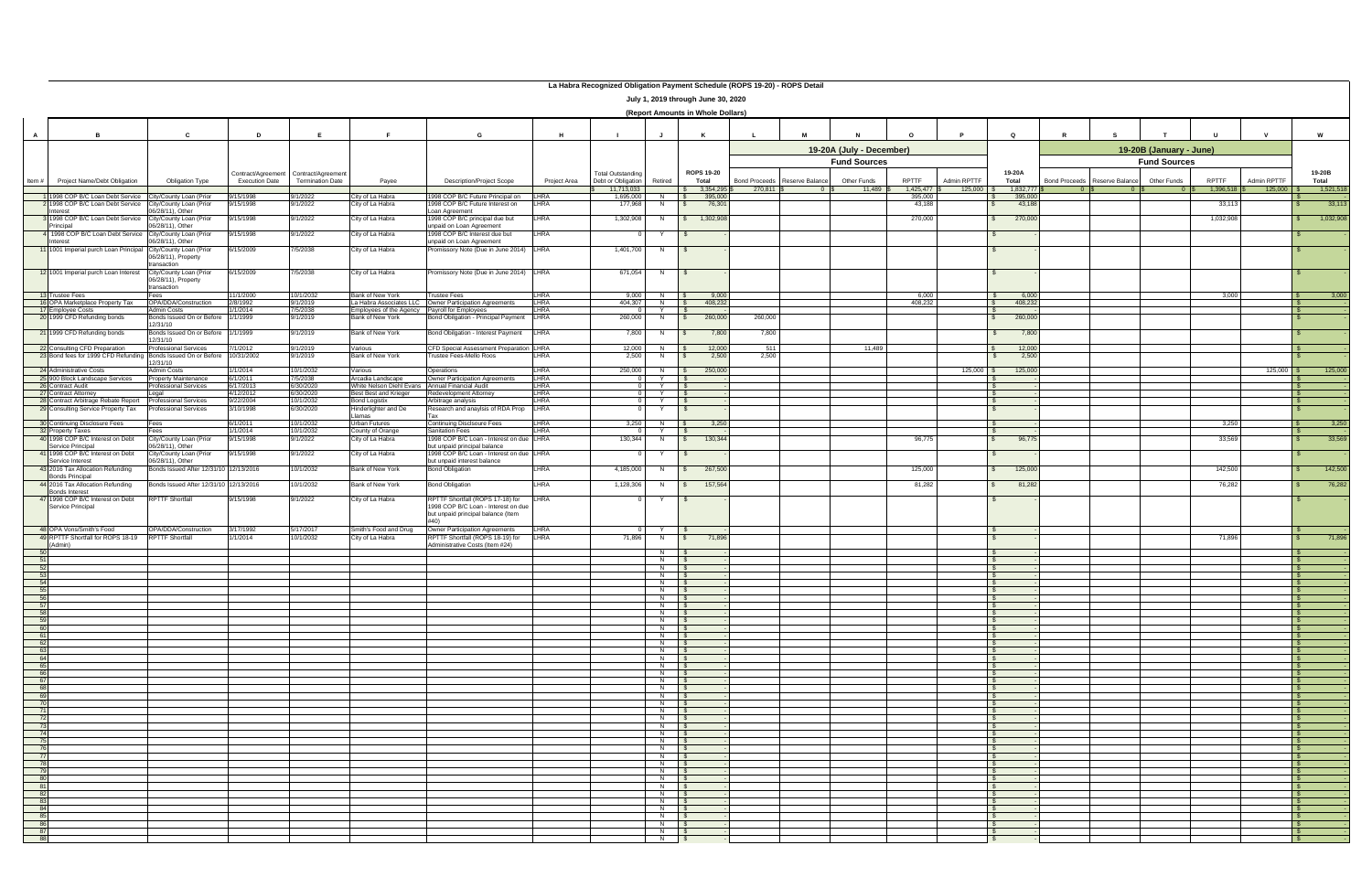|          |                                                     |                                            |                                       |                                 |       |                                  |              | La Habra Recognized Obligation Payment Schedule (ROPS 19-20) - ROPS Detail |                          |                                    |  |                               |             |              |             |        |                               |             |                             |        |
|----------|-----------------------------------------------------|--------------------------------------------|---------------------------------------|---------------------------------|-------|----------------------------------|--------------|----------------------------------------------------------------------------|--------------------------|------------------------------------|--|-------------------------------|-------------|--------------|-------------|--------|-------------------------------|-------------|-----------------------------|--------|
|          |                                                     |                                            |                                       |                                 |       |                                  |              |                                                                            |                          |                                    |  |                               |             |              |             |        |                               |             |                             |        |
|          |                                                     |                                            |                                       |                                 |       |                                  |              |                                                                            |                          | July 1, 2019 through June 30, 2020 |  |                               |             |              |             |        |                               |             |                             |        |
|          |                                                     |                                            |                                       |                                 |       |                                  |              |                                                                            |                          | (Report Amounts in Whole Dollars)  |  |                               |             |              |             |        |                               |             |                             |        |
|          |                                                     |                                            |                                       |                                 |       |                                  |              |                                                                            |                          |                                    |  |                               |             |              |             |        |                               |             |                             |        |
|          |                                                     |                                            |                                       |                                 |       |                                  |              |                                                                            |                          |                                    |  |                               |             |              |             |        |                               |             | $\mathbf{u}$                | W      |
|          |                                                     |                                            |                                       |                                 |       |                                  |              |                                                                            |                          |                                    |  |                               |             |              |             |        |                               |             |                             |        |
|          | 19-20A (July - December)<br>19-20B (January - June) |                                            |                                       |                                 |       |                                  |              |                                                                            |                          |                                    |  |                               |             |              |             |        |                               |             |                             |        |
|          |                                                     | <b>Fund Sources</b><br><b>Fund Sources</b> |                                       |                                 |       |                                  |              |                                                                            |                          |                                    |  |                               |             |              |             |        |                               |             |                             |        |
|          |                                                     |                                            | Contract/Agreement Contract/Agreement |                                 |       |                                  |              | <b>Total Outstanding</b>                                                   |                          | <b>ROPS 19-20</b>                  |  |                               |             |              |             | 19-20A |                               |             |                             | 19-20B |
| Item $#$ | Project Name/Debt Obligation                        | Obligation Type                            |                                       | Execution Date Termination Date | Payee | <b>Description/Project Scope</b> | Project Area | Debt or Obligation                                                         | Retired                  | Total                              |  | Bond Proceeds Reserve Balance | Other Funds | <b>RPTTF</b> | Admin RPTTF | Total  | Bond Proceeds Reserve Balance | Other Funds | <b>RPTTF</b><br>Admin RPTTF | Total  |
|          |                                                     |                                            |                                       |                                 |       |                                  |              |                                                                            | N I                      |                                    |  |                               |             |              |             |        |                               |             |                             |        |
| Q(       |                                                     |                                            |                                       |                                 |       |                                  |              |                                                                            | $N$ $\sqrt{s}$           |                                    |  |                               |             |              |             |        |                               |             |                             |        |
|          |                                                     |                                            |                                       |                                 |       |                                  |              |                                                                            | $\overline{N}$           |                                    |  |                               |             |              |             |        |                               |             |                             |        |
|          |                                                     |                                            |                                       |                                 |       |                                  |              |                                                                            | $N$ $\sqrt{S}$           |                                    |  |                               |             |              |             |        |                               |             |                             |        |
|          |                                                     |                                            |                                       |                                 |       |                                  |              |                                                                            | $N \quad$ $\blacksquare$ |                                    |  |                               |             |              |             |        |                               |             |                             |        |
| $\Omega$ |                                                     |                                            |                                       |                                 |       |                                  |              |                                                                            | N                        |                                    |  |                               |             |              |             |        |                               |             |                             |        |
| $\sim$   |                                                     |                                            |                                       |                                 |       |                                  |              |                                                                            | $N$ $\blacksquare$       |                                    |  |                               |             |              |             |        |                               |             |                             |        |
|          |                                                     |                                            |                                       |                                 |       |                                  |              |                                                                            | N                        |                                    |  |                               |             |              |             |        |                               |             |                             |        |
|          |                                                     |                                            |                                       |                                 |       |                                  |              |                                                                            | N   \$                   |                                    |  |                               |             |              |             |        |                               |             |                             |        |
|          |                                                     |                                            |                                       |                                 |       |                                  |              |                                                                            | N   \$                   |                                    |  |                               |             |              |             |        |                               |             |                             |        |
| $\alpha$ |                                                     |                                            |                                       |                                 |       |                                  |              |                                                                            | N                        |                                    |  |                               |             |              |             |        |                               |             |                             |        |
| - 100    |                                                     |                                            |                                       |                                 |       |                                  |              |                                                                            | N IS                     |                                    |  |                               |             |              |             |        |                               |             |                             |        |
| - 101    |                                                     |                                            |                                       |                                 |       |                                  |              |                                                                            | $N$ $\Box$               |                                    |  |                               |             |              |             |        |                               |             |                             |        |
| 102      |                                                     |                                            |                                       |                                 |       |                                  |              |                                                                            | $N$ $S$                  |                                    |  |                               |             |              |             |        |                               |             |                             |        |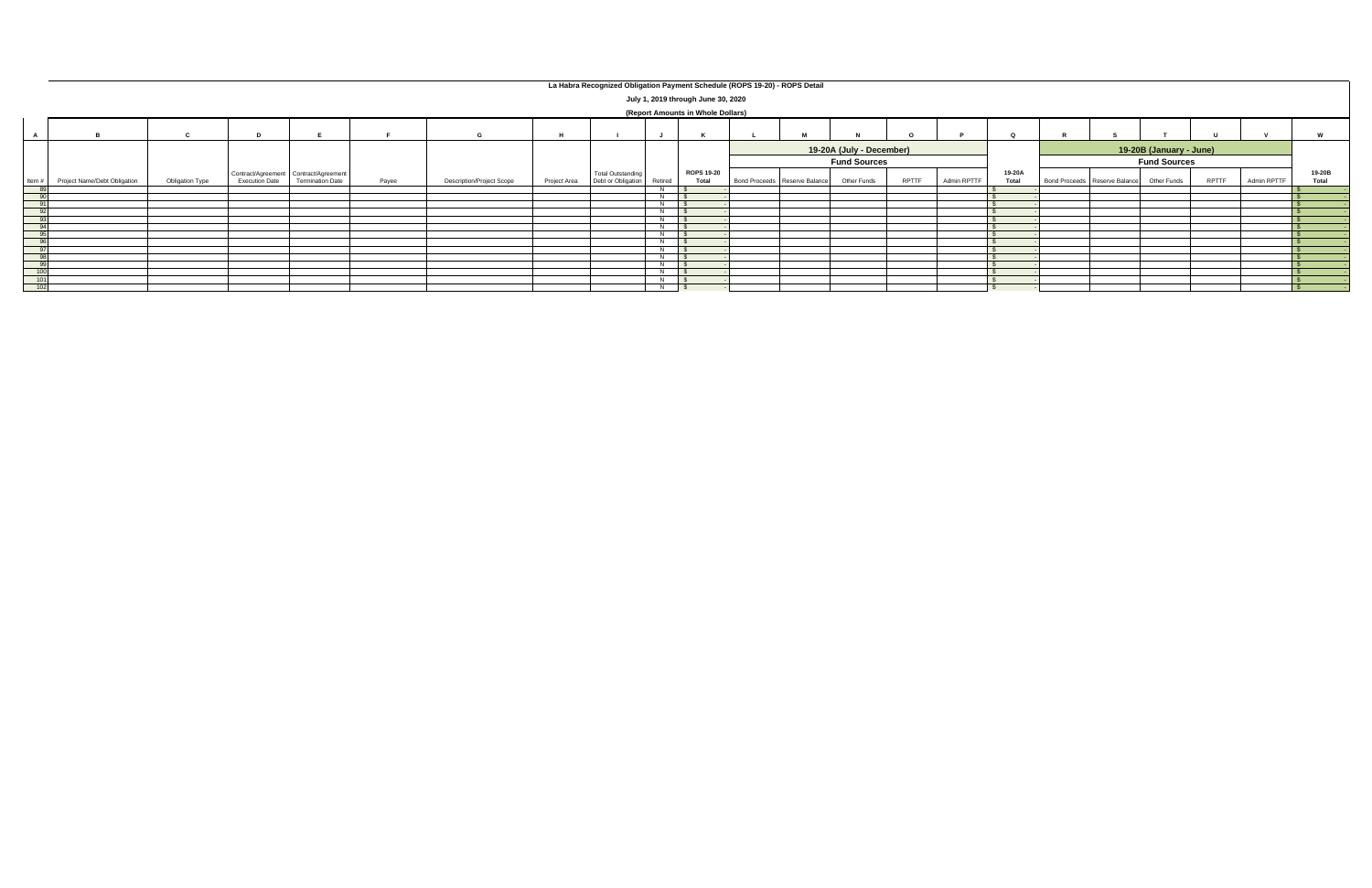RESOLUTION NO. 2019-01 CITY CLERK OF THE CITY OF **AHABRA** 

I, CITY CLERK OF THE CITY OF LA HABRA, HEREBY CERTIFY THAT THE FOREGOING IS A FULL, TRUE, AND CORRECT COPY OF

THE ORIGINAL ON FILE IN THIS OFFICE.

### A RESOLUTION OF THE SUCCESSOR AGENCY TO THE LA HABRA REDEVELOPMENT AGENCY APPROVING AND ADOPTING THE RECOGNIZED OBLIGATION PAYMENT SCHEDULE FOR THE PERIOD OF JULY 1, 2019 THROUGH JUNE 30, 2020 (ROPS 19-20) PURSUANT TO HEALTH AND SAFETY CODE SECTION 34177(I) AND 34177(O).

**WHEREAS, pursuant to Health and Safety Code Section 34173(d), the City of La** Habra ("Successor Agency") elected to become the Successor Agency to the La Habra Redevelopment Agency by Resolution No. 5508 on January 12, 2012; and

WHEREAS, Health and Safety Code Section 34177(I)(2), as modified by the Supreme Court decision in California Redevelopment Association, et al. v. Ana Matosantos, et al., Case No. S194861 and Section 34177 (m), requires the Successor Agency to prepare a Recognized Obligation Payment Schedule ("ROPS"); and

**WHEREAS.** Senate Bill 107 changed the ROPS period from six months to twelve months from July 1 to June 30 of each year. To maintain continuity of Redevelopment Property Tax Trust Fund (RPTTF) distribution, the annual ROPS will continue to separate the A Period (July 1 to December 31) and the B Period (January 1 to June 30); and

**WHEREAS, pursuant to Health and Safety Code Section 34177 (m) (1) (A),** provides that the Successor agency shall complete the Recognized Obligation Payment Schedule (ROPS) in the manner provided for by the Department of Finance. Pursuant to Health and Safety Code Section 34177 (I) (2), the Successor Agency is required to prepare the ROPS covering the period of July 1, 2019, through June 30, 2020 (ROPS 19-20). The Department of Finance (DOF) released the new ROPS template on November 27, 2018 and all successor agencies must submit their ROPS to the DOF by February 1. 2019; and

WHEREAS, pursuant to Health and Safety Code Section 34179.7 (o) (1), the ROPS 19-20 will cover the period from July 1, 2019 to June 30, 2020; successor agencies must submit an oversight board approved annual ROPS to DOF and the County Auditor-Controller by February 1, 2018; and

**WHEREAS, Health and Safety Code Section 34177(I)(2) requires the Successor** Agency to submit the ROPS to the Orange Countywide Oversight Board for approval: and

**WHEREAS.** Health and Safety Code Section 34180(g) requires the Orange Countywide Oversight Board to approve the Successor Agency's establishment of the ROPS prior to the Successor Agency acting upon the ROPS; and

WHEREAS, pursuant to Health and Safety Code Section 34177(I)(2), the Successor Agency is required to submit a copy of the ROPS approved by the Orange Countywide Oversight Board to the Orange County Auditor Controller, the California State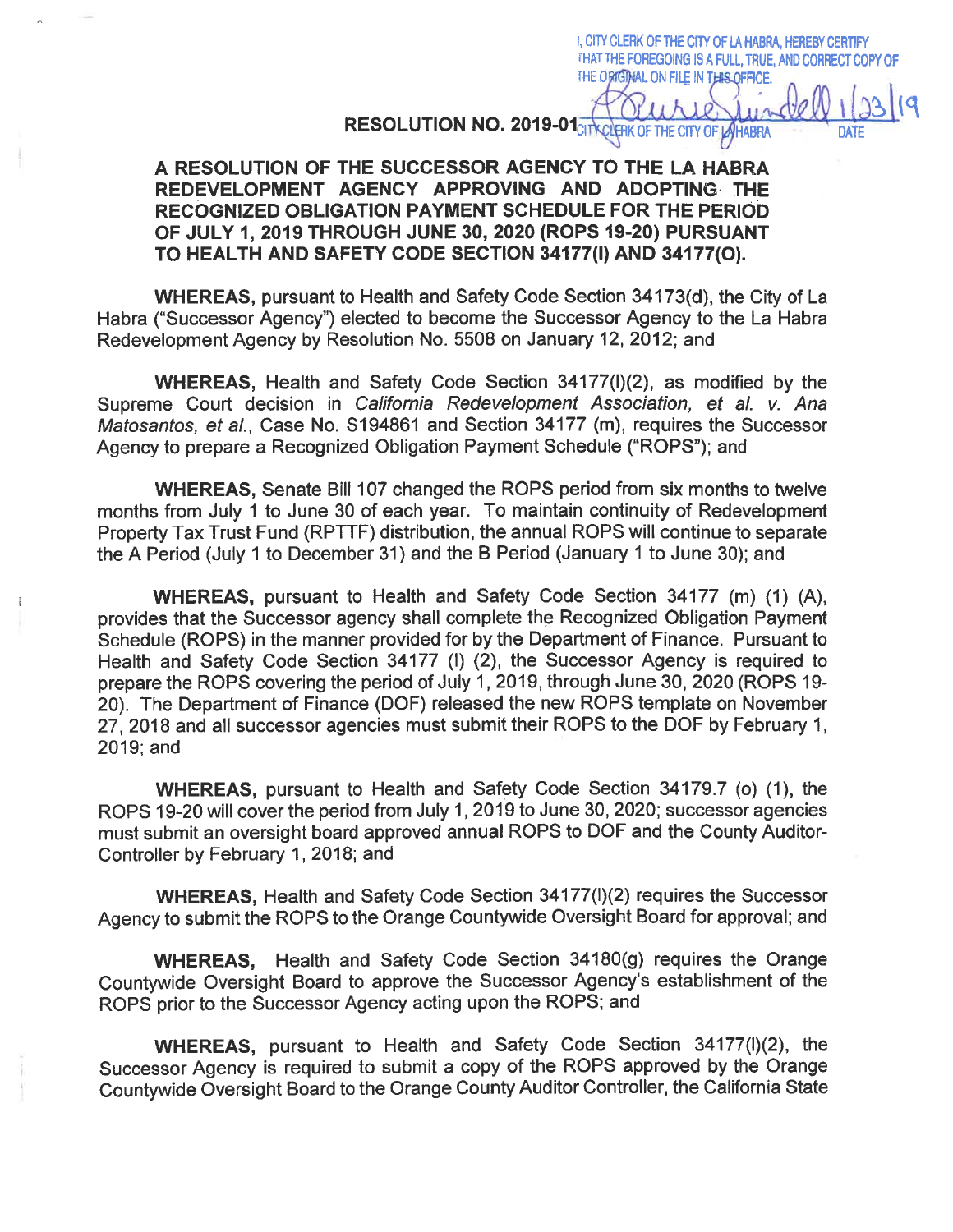Controller, and the California State Department of Finance, and to post the ROPS on the Successor Agency's website.

the state of the control of

### NOW, THEREFORE, THE SUCCESSOR AGENCY TO THE LA HABRA REDEVELOPMENT AGENCY DOES HEREBY RESOLVE AS FOLLOWS:

Recitals. The Recitals set forth above are true and correct and are Section 1. incorporated into this Resolution by this reference.

**Section 2. CEQA Compliance.** The approval of the ROPS through this Resolution does not commit the Successor Agency to any action that may have a significant effect on the environment. As a result, such action does not constitute a project subject to the requirements of the California Environmental Quality Act. The Successor Agency Secretary is authorized and directed to file a Notice of Exemption with the appropriate official of the County of Orange, California, within five (5) days following the date of adoption of this Resolution.

Section 3. Approval of ROPS. The Successor Agency hereby approves and adopts the ROPS, in substantially the form attached to this Resolution as Attachment 1. as required by Health and Safety Code Section 34177.

Section 4. Transmittal of ROPS. The City Manager/Executive Director is hereby authorized and directed to take any action necessary to carry out the purposes of this Resolution and comply with applicable law regarding the ROPS, including submitting the ROPS approved by the Successor Agency to the Orange Countywide Oversight Board for approval and subsequent submittal to the Orange County Auditor Controller, the California State Controller, and California State Department of Finance along with the posting of the ROPS on the Successor Agency's website, and making any nonsubstantive changes to the ROPS required by the Orange Countywide Oversight Board, County or the Department of Finance.

Section 5. Severability. If any provision of this Resolution or the application of any such provision to any person or circumstance is held invalid, such invalidity shall not affect other provisions or applications of this Resolution that can be given effect without the invalid provision or application, and to this end the provisions of this Resolution are severable. The Successor Agency declares that the Successor Agency would have adopted this Resolution irrespective of the invalidity of any particular portion of this Resolution.

Section 6. Certification. The Successor Agency Secretary shall certify to the adoption of this Resolution.

Section 7. **Effective Date.** This Resolution shall be effective immediately upon approval by the Successor Agency.

PASSED, APPROVED AND ADOPTED at a regular meeting of the Successor Agency to the La Habra Redevelopment Agency on the 22nd day of January 2019.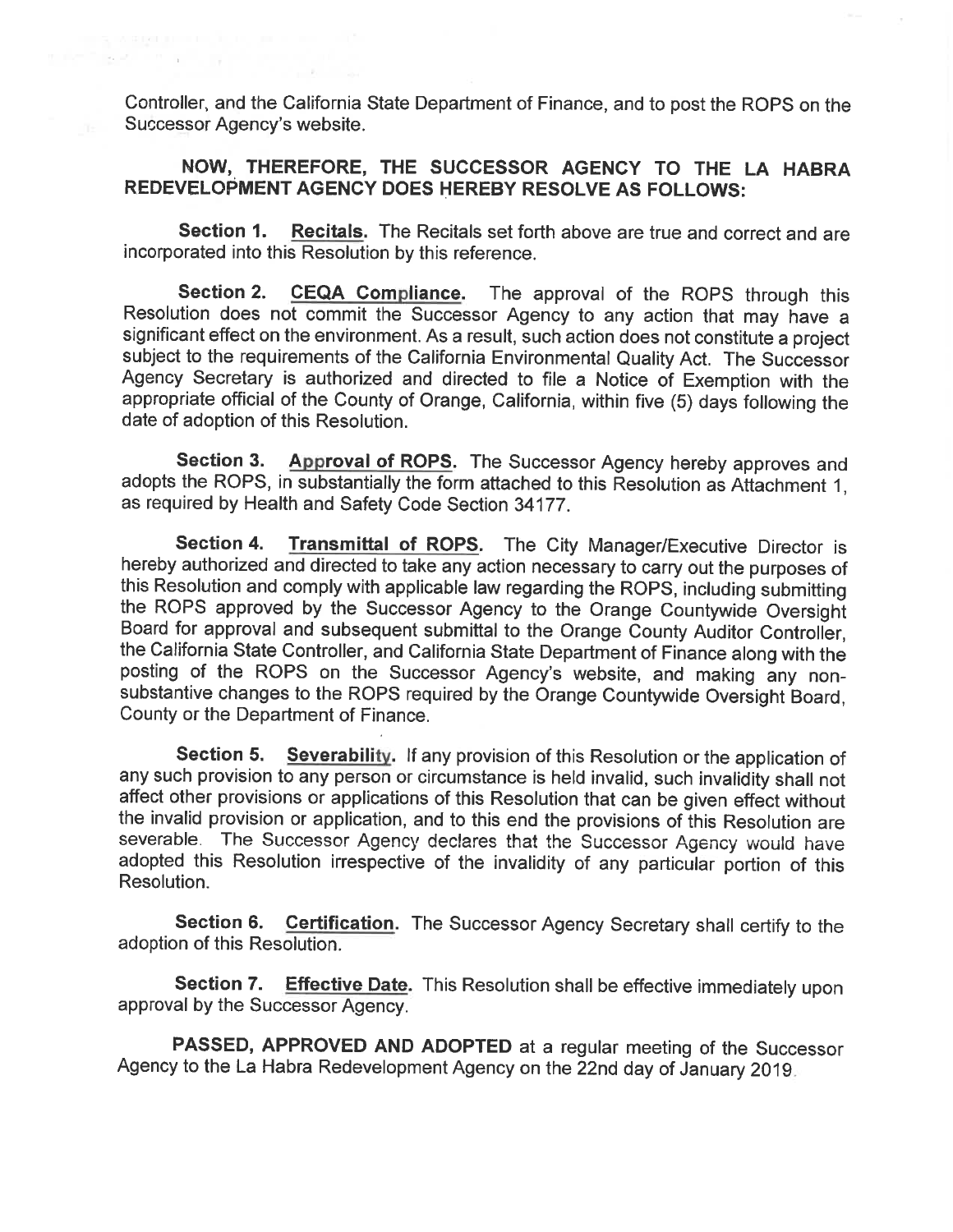Tom Beamish, Chair

**ATTEST:** aurie Swindell, CMC, Interim Secretary

**STATE OF CALIFORNIA**  $\lambda$ CITY OF LA HABRA SS  $\mathcal{E}$ **COUNTY OF ORANGE**  $\lambda$ 

I, Laurie Swindell, Interim Secretary for the Successor Agency to the La Habra Redevelopment Agency, do hereby certify that the above and foregoing is a true and correct copy of Resolution No. 2019-01 introduced and adopted at a regular meeting of the Successor Agency to the La Habra Redevelopment Agency held on the 22nd day of January 2019.

AYES: DIRECTORS: SHAW, ESPINOZA, MEDRANO, BEAMISH, GOMEZ **NOES: DIRECTORS: NONE ABSTAIN:** DIRECTORS: **NONE ABSENT:** DIRECTORS: **NONE** 

Witness my hand and the official seal of the City of La Habra this 22nd day of January, 2019.

Laurie Swindell, CMC, Interim Secretary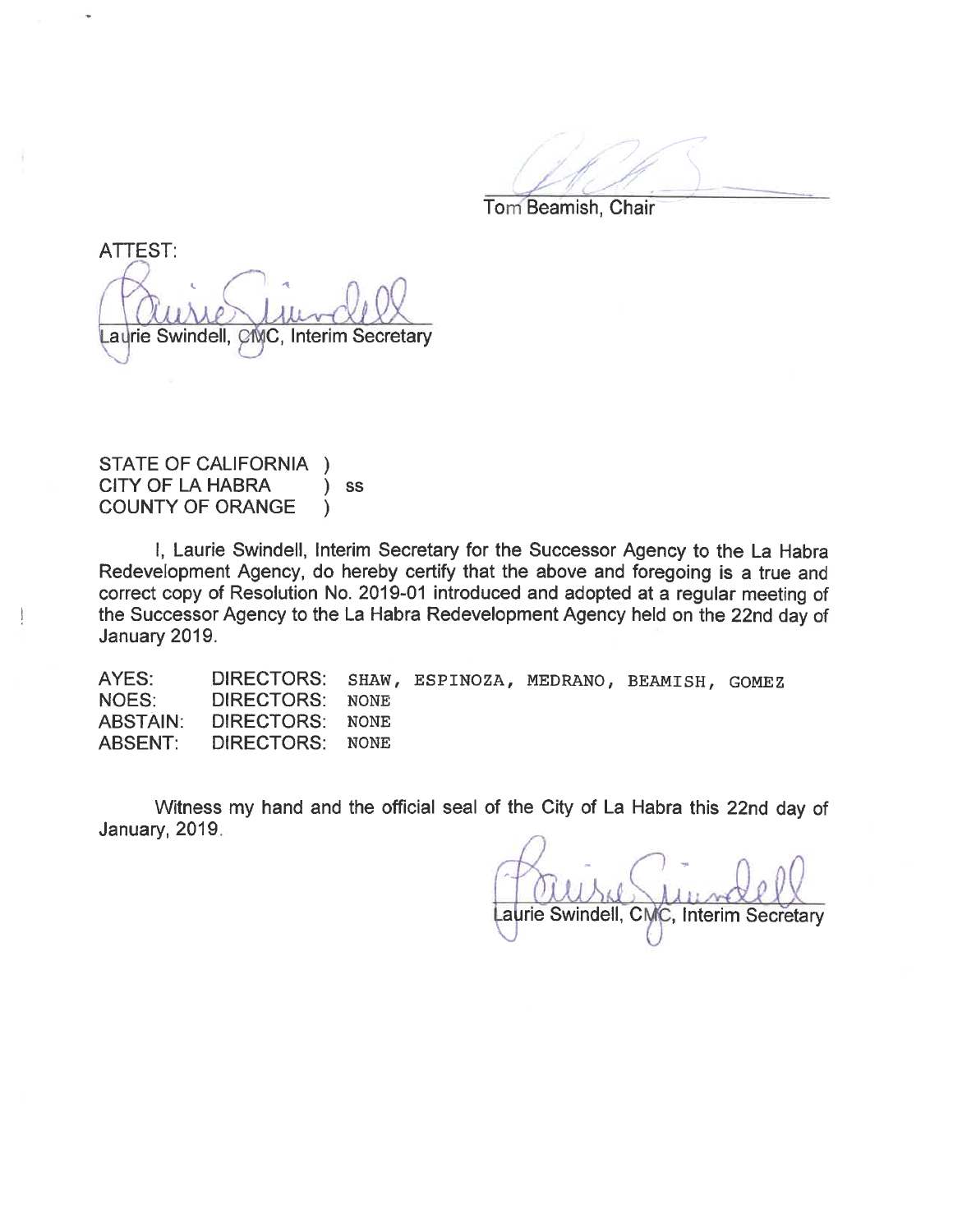## **Attachment 1**

 $\mathbf{x} \in \mathbb{R}$ 

# Recognized Obligation Payment Schedule<br>July 1, 2018 through June 30, 2019

[Attached behind this cover page]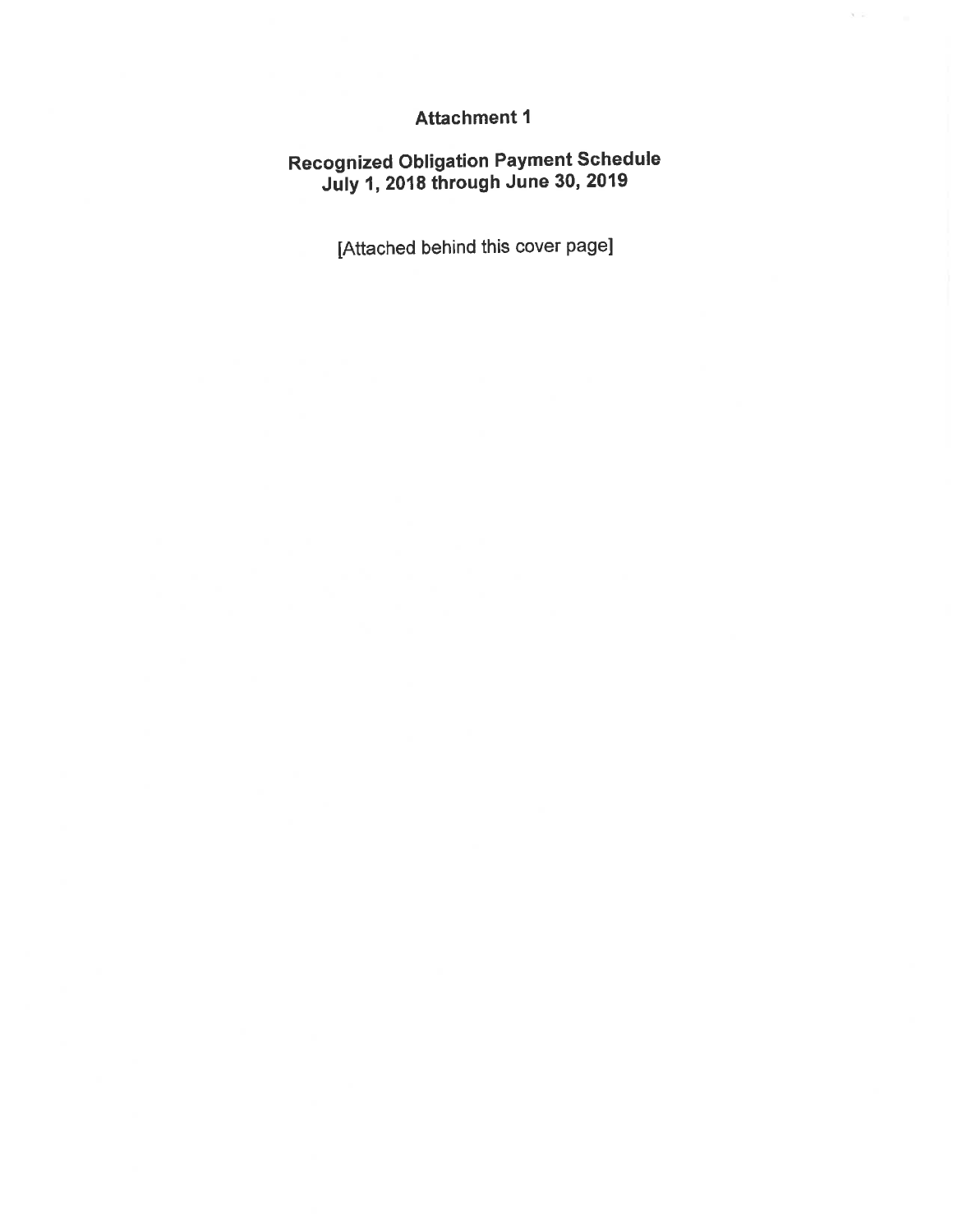ATTACHMENT 1

 $\sim$ 

 $\begin{array}{c} 1 \\ 1 \end{array}$ 

# Recognized Obligation Payment Schedule (ROPS 19-20) - Summary<br>Filed for the July 1, 2019 through June 30, 2020 Period

| Successor Agency | ĺ<br>La Habra                                                                                                                                                                     |  |
|------------------|-----------------------------------------------------------------------------------------------------------------------------------------------------------------------------------|--|
| Count            | ֖֖֖ׅ֖֖֖֧֖֧֧֪֪֪֪֪֧֪֪֪֪ׅ֪֚֚֚֚֚֚֚֚֚֚֚֚֚֚֚֚֡֟֟֡֡֡֡֝֬֝֬֝֓֞֝֬֝֓֬֝֬֝֬֝֓֝֬֝֬֝֬֝֬֝֬֝֬֝֬֝֬֝֬֝֬֝֬֝֬֝֬֝֝֬֝֬֝֝֬֝֝֬֝֝֝֝֝<br>֧֪֧֧֧֧֧֪֧֧֧֧֧֧֧֖֧֪֧֪֛֪֪֚֩֩֩֩֝֩׀<br>֧֪֪֧֪֪֪֖<br><i><b>Jrange</b></i> |  |

|   | for Enforceable Obligations (ROPS Detall)<br>Current Period Requested Funding fo | (July - December)<br>19-20A Total | (January - June)<br>19-20B Total | ROPS 19-20 Total |           |
|---|----------------------------------------------------------------------------------|-----------------------------------|----------------------------------|------------------|-----------|
| ∢ | Enforceable Obligations Funded as Follows (B+C+D):                               | 282,300 \$                        |                                  |                  | 282,300   |
| ∞ | <b>Bond Proceeds</b>                                                             | 270,811                           |                                  |                  | 270,811   |
|   | Reserve Balance                                                                  |                                   |                                  |                  |           |
|   | Other Funds                                                                      | 11,489                            |                                  |                  | 11,489    |
| ш | Redevelopment Property Tax Trust Fund (RPTTF) (F+G):                             | 1,550,477                         | 1,521,518 \$                     |                  | 3,071,995 |
|   | RPTTF                                                                            | 1,425,477                         | 1,396,518                        |                  | 2,821,995 |
|   | Administrative RPTTF                                                             | 125,000                           | 125,000                          |                  | 250,000   |
| z | Obligations (A+E):<br>Current Period Enforceable                                 | $1,832,777$ \$                    | $1,521,518$ \$                   |                  | 3,354,295 |

| Pursuant to Section 34177 (o) of the Health and Safety code. I hereby | certify that the above is a true and accurate Recognized Obligation<br>Payment Schedule for the above named surcessor agency. |
|-----------------------------------------------------------------------|-------------------------------------------------------------------------------------------------------------------------------|
| Certification of Oversight Board Chairman:                            |                                                                                                                               |

| Date     |
|----------|
|          |
|          |
|          |
| ignature |
|          |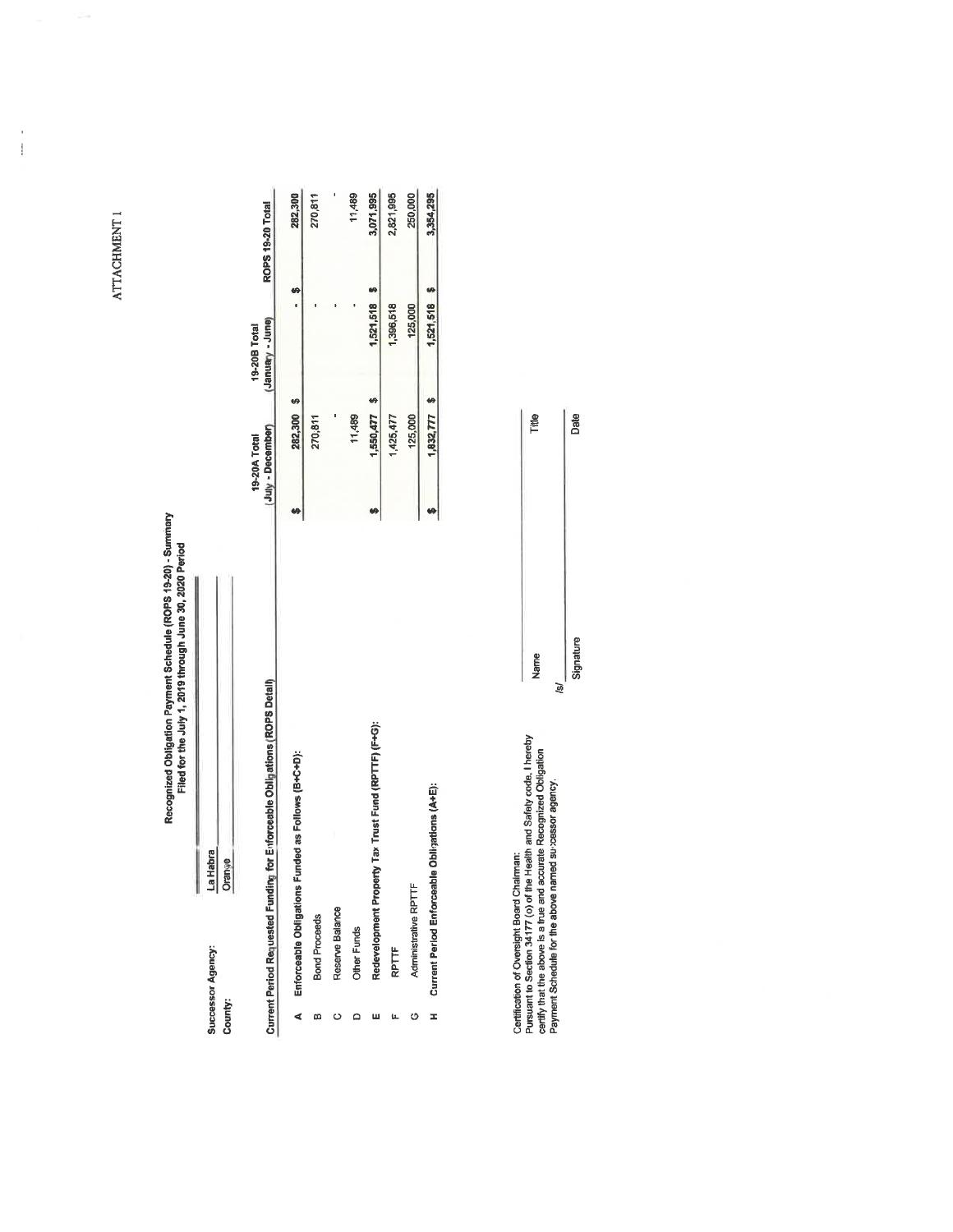|                                                                           | š             |                          | 15.708<br>Total<br>- 1641.518                                                                                           |                                         | 18 113<br>1000 000                                                                                                          |                   |                                                                                                                               |                                                   |                                                                             |                                                                                         |                                                                                                                                                |                                    |                                                                      |         |                                                          |                                                                                                                                                                                                                                                                                                                                                                                                                                                          | 3250  | <b>38</b>                                                                                                                                                      |                                                    | 143.500                                                                       | ١۴                          |                                                                                                                                                                                                                                                     |                                         |                                                                        |  |  |  |  |  |  |  |  |  |                                        |
|---------------------------------------------------------------------------|---------------|--------------------------|-------------------------------------------------------------------------------------------------------------------------|-----------------------------------------|-----------------------------------------------------------------------------------------------------------------------------|-------------------|-------------------------------------------------------------------------------------------------------------------------------|---------------------------------------------------|-----------------------------------------------------------------------------|-----------------------------------------------------------------------------------------|------------------------------------------------------------------------------------------------------------------------------------------------|------------------------------------|----------------------------------------------------------------------|---------|----------------------------------------------------------|----------------------------------------------------------------------------------------------------------------------------------------------------------------------------------------------------------------------------------------------------------------------------------------------------------------------------------------------------------------------------------------------------------------------------------------------------------|-------|----------------------------------------------------------------------------------------------------------------------------------------------------------------|----------------------------------------------------|-------------------------------------------------------------------------------|-----------------------------|-----------------------------------------------------------------------------------------------------------------------------------------------------------------------------------------------------------------------------------------------------|-----------------------------------------|------------------------------------------------------------------------|--|--|--|--|--|--|--|--|--|----------------------------------------|
|                                                                           | ٠             |                          |                                                                                                                         | Admin RPTTF<br>12-000                   |                                                                                                                             |                   |                                                                                                                               |                                                   |                                                                             |                                                                                         |                                                                                                                                                |                                    | 125,000                                                              |         |                                                          |                                                                                                                                                                                                                                                                                                                                                                                                                                                          |       |                                                                                                                                                                |                                                    |                                                                               |                             |                                                                                                                                                                                                                                                     |                                         |                                                                        |  |  |  |  |  |  |  |  |  |                                        |
|                                                                           | $\Rightarrow$ |                          |                                                                                                                         | RPTTF<br>1. St                          | 33.113<br>1,032,908                                                                                                         |                   |                                                                                                                               |                                                   | 3,000                                                                       |                                                                                         |                                                                                                                                                |                                    |                                                                      |         |                                                          |                                                                                                                                                                                                                                                                                                                                                                                                                                                          | 3.250 | 33,589                                                                                                                                                         |                                                    | 142,500                                                                       | 76.282                      |                                                                                                                                                                                                                                                     | 71,896                                  |                                                                        |  |  |  |  |  |  |  |  |  |                                        |
|                                                                           |               | 19-20B (January - June)  | Fund Sources<br>Other Funds                                                                                             |                                         |                                                                                                                             |                   |                                                                                                                               |                                                   |                                                                             |                                                                                         |                                                                                                                                                |                                    |                                                                      |         |                                                          |                                                                                                                                                                                                                                                                                                                                                                                                                                                          |       |                                                                                                                                                                |                                                    |                                                                               |                             |                                                                                                                                                                                                                                                     |                                         |                                                                        |  |  |  |  |  |  |  |  |  |                                        |
|                                                                           | 65            |                          | Reserve Balance                                                                                                         |                                         |                                                                                                                             |                   |                                                                                                                               |                                                   |                                                                             |                                                                                         |                                                                                                                                                |                                    |                                                                      |         |                                                          |                                                                                                                                                                                                                                                                                                                                                                                                                                                          |       |                                                                                                                                                                |                                                    |                                                                               |                             |                                                                                                                                                                                                                                                     |                                         |                                                                        |  |  |  |  |  |  |  |  |  |                                        |
|                                                                           | œ             |                          |                                                                                                                         | <b>Bond Proceeds</b>                    |                                                                                                                             | 270,000           |                                                                                                                               |                                                   |                                                                             | 8.300                                                                                   | 250.000                                                                                                                                        | 7,800                              | $\frac{12,000}{2,500}$                                               | 125,000 |                                                          |                                                                                                                                                                                                                                                                                                                                                                                                                                                          |       | 98.775                                                                                                                                                         |                                                    | 125,000                                                                       | 51,282                      |                                                                                                                                                                                                                                                     |                                         |                                                                        |  |  |  |  |  |  |  |  |  |                                        |
|                                                                           | $\circ$       |                          |                                                                                                                         | 19-20A<br>Test<br>1.832,777<br>45,189   |                                                                                                                             | l۳                |                                                                                                                               |                                                   |                                                                             |                                                                                         |                                                                                                                                                | <b>o</b>                           |                                                                      |         |                                                          | Ju                                                                                                                                                                                                                                                                                                                                                                                                                                                       | 49 49 |                                                                                                                                                                | w                                                  | lan.                                                                          | l۴                          |                                                                                                                                                                                                                                                     |                                         |                                                                        |  |  |  |  |  |  |  |  |  |                                        |
|                                                                           | ß,            |                          |                                                                                                                         | <b>Admin RPTTF</b>                      |                                                                                                                             |                   |                                                                                                                               |                                                   |                                                                             |                                                                                         |                                                                                                                                                |                                    |                                                                      | 125 000 |                                                          |                                                                                                                                                                                                                                                                                                                                                                                                                                                          |       |                                                                                                                                                                |                                                    |                                                                               |                             |                                                                                                                                                                                                                                                     |                                         |                                                                        |  |  |  |  |  |  |  |  |  |                                        |
|                                                                           | $\circ$       |                          |                                                                                                                         | RPTTF<br>1.425.477<br>385.000<br>43,188 |                                                                                                                             | 270,000           |                                                                                                                               |                                                   |                                                                             | 6,000<br>408.232                                                                        |                                                                                                                                                |                                    |                                                                      |         |                                                          |                                                                                                                                                                                                                                                                                                                                                                                                                                                          |       | 08.775                                                                                                                                                         |                                                    | 125,000                                                                       | 61,282                      |                                                                                                                                                                                                                                                     |                                         |                                                                        |  |  |  |  |  |  |  |  |  |                                        |
|                                                                           | z             | 19-20A (July - December) | Fund Sources                                                                                                            | Other Funds                             |                                                                                                                             |                   |                                                                                                                               |                                                   |                                                                             |                                                                                         |                                                                                                                                                |                                    | 11,480                                                               |         |                                                          |                                                                                                                                                                                                                                                                                                                                                                                                                                                          |       |                                                                                                                                                                |                                                    |                                                                               |                             |                                                                                                                                                                                                                                                     |                                         |                                                                        |  |  |  |  |  |  |  |  |  |                                        |
|                                                                           |               | ż                        |                                                                                                                         | Reserve Belance                         |                                                                                                                             |                   |                                                                                                                               |                                                   |                                                                             |                                                                                         |                                                                                                                                                |                                    |                                                                      |         |                                                          |                                                                                                                                                                                                                                                                                                                                                                                                                                                          |       |                                                                                                                                                                |                                                    |                                                                               |                             |                                                                                                                                                                                                                                                     |                                         |                                                                        |  |  |  |  |  |  |  |  |  |                                        |
| a Habra Recognized Obligation Payment Schedule (ROPS 19-20) - ROPS Detail |               | $\overline{\phantom{a}}$ |                                                                                                                         | Proceeds<br>270.811<br>Bond             |                                                                                                                             |                   |                                                                                                                               |                                                   |                                                                             |                                                                                         | 250.000                                                                                                                                        | 7,890                              | $rac{61}{2.500}$                                                     |         |                                                          |                                                                                                                                                                                                                                                                                                                                                                                                                                                          |       |                                                                                                                                                                |                                                    |                                                                               |                             |                                                                                                                                                                                                                                                     |                                         |                                                                        |  |  |  |  |  |  |  |  |  |                                        |
| July 1, 2019 through June 30, 2020<br>Report Amounts in Whole Dollars     |               | ×                        | $\begin{array}{r} \n 10099 & 1008 \\ \hline\n 10081 & 1000 \\ \hline\n 000 & 1000 \\ \hline\n 000 & 1000\n \end{array}$ |                                         |                                                                                                                             | 1.302.008<br>lu   |                                                                                                                               |                                                   |                                                                             | 8,000<br>""                                                                             | 280.000                                                                                                                                        | 7,800                              | $\frac{12,000}{2,500}$                                               | 250,000 |                                                          |                                                                                                                                                                                                                                                                                                                                                                                                                                                          | 3,250 | - 130.344                                                                                                                                                      |                                                    | 287 500<br>u                                                                  | 157,564<br>las              |                                                                                                                                                                                                                                                     | 71,898                                  |                                                                        |  |  |  |  |  |  |  |  |  |                                        |
|                                                                           |               | ь                        |                                                                                                                         | Relined                                 | zz                                                                                                                          | z                 | z                                                                                                                             |                                                   | 1z                                                                          | zz                                                                                      | -lz                                                                                                                                            | z                                  | zz                                                                   |         |                                                          |                                                                                                                                                                                                                                                                                                                                                                                                                                                          | z >   | 1z                                                                                                                                                             |                                                    | z                                                                             | z                           | Þ<br>o                                                                                                                                                                                                                                              | - 1z                                    |                                                                        |  |  |  |  |  |  |  |  |  |                                        |
|                                                                           |               |                          |                                                                                                                         |                                         | Tolel Outstanding<br>Debt or Obligation<br>11,713,033<br>17,908<br>177,908                                                  | 1.302,908         | 1.401.700                                                                                                                     |                                                   | 671,054                                                                     | 9,000<br>404,307<br>250,000                                                             |                                                                                                                                                | 7,890                              | 12.000                                                               |         |                                                          | 250.000                                                                                                                                                                                                                                                                                                                                                                                                                                                  |       | 3.250<br>130.344                                                                                                                                               | c                                                  | 4,185,000                                                                     | 1.128.308                   |                                                                                                                                                                                                                                                     | $rac{0}{71,800}$                        |                                                                        |  |  |  |  |  |  |  |  |  |                                        |
|                                                                           |               | Ξ                        |                                                                                                                         | Project Area                            | ERE                                                                                                                         | E                 | LHRA<br><b>TURA</b>                                                                                                           |                                                   | LHRA                                                                        | 望望                                                                                      |                                                                                                                                                | <b>LHRA</b>                        |                                                                      |         |                                                          | <u>EEEFEE</u>                                                                                                                                                                                                                                                                                                                                                                                                                                            |       | <b>EEE</b>                                                                                                                                                     | E                                                  | LHRA                                                                          | LHRA                        | E                                                                                                                                                                                                                                                   | <b>REA</b>                              |                                                                        |  |  |  |  |  |  |  |  |  |                                        |
|                                                                           |               | G                        |                                                                                                                         | Description/Project Scope               | 1 (6:18 COP INC Future Princii el on<br>1998 COP BIC Future Interest on<br>Loan Adveement<br>1898 COP BIC principal due but |                   | ungeld on Loan (, mement<br>1996 COP B/C Interest due but<br>umped an Loan (, , reement<br>Promissory Note (Due in June 2014) |                                                   | romissory Note (Due in June 2014)                                           |                                                                                         |                                                                                                                                                | Bond Obligation - Interest Payment | CFD - Lil Assessment Pre residen LHRA<br>Trustee Tees-Nello Roos     |         |                                                          |                                                                                                                                                                                                                                                                                                                                                                                                                                                          | lant. | Continuin (Discourse Fees<br>Burniculus Faes<br>MV 9.002 Fright Halamost on disc Life<br>MV 9.002 Fright Halamost<br>INV9.00 Find Halamost<br>IRONIO Dispation |                                                    |                                                                               | <b>Bond Obligation</b>      | dom<br>RPTTF Shortfall (RDPS 17-18) for<br>by COP BIC Loan - Internet on close<br>by COP BIC Loan - Internet on close<br>way my Picture in Son Corp (See All of Representative Picture )<br>Roman Son Loan (See All on Son)<br>Administrative Costa |                                         |                                                                        |  |  |  |  |  |  |  |  |  |                                        |
|                                                                           |               | $\mathbf{a}$             |                                                                                                                         | Payee                                   | C's of La Habra<br>City of La Habra                                                                                         | City of the Hebre | City of La Habra                                                                                                              | City of La Habra                                  | City of La Habra                                                            | Bank of New York<br>La Habra Associates I.I.<br>Em Jere of New York<br>Bank of New York |                                                                                                                                                | Bank of New York                   | Various<br>Bank of New York                                          |         |                                                          | Vankous<br>Arnode Landacar<br>While Nation Twin is A<br>Bond Lustin<br>Bond Lustin                                                                                                                                                                                                                                                                                                                                                                       | Jamas | Urben Futures<br>County of Orange<br>City of La Habra                                                                                                          | City of La Habra                                   | Bank of New York                                                              | Bank of New York            | <b>City of Le Hebre</b>                                                                                                                                                                                                                             | Smith's Food and Dr<br>City of La Hebra |                                                                        |  |  |  |  |  |  |  |  |  |                                        |
|                                                                           |               | ш                        |                                                                                                                         | Contract/Agreement<br>Termination Date  | 8/1/2022<br>9/1/2022                                                                                                        | 8/1/2022          | 1/2022                                                                                                                        | 7/5/2038                                          | 7/5/2038                                                                    | 8162116<br>8112018<br>8022511<br>8112018                                                |                                                                                                                                                | 9/1/2019                           | <b>HZ219</b><br>9/12219                                              |         |                                                          |                                                                                                                                                                                                                                                                                                                                                                                                                                                          |       | 10/1/2032<br>10/1/2032<br>9/1/2022                                                                                                                             | <b>B/1/2022</b>                                    | 10/1/2032                                                                     | 10/1/2032                   | <b>BY1/2022</b>                                                                                                                                                                                                                                     | <b>SIT2017</b><br>10/1/2032             |                                                                        |  |  |  |  |  |  |  |  |  |                                        |
|                                                                           |               | $\circ$                  |                                                                                                                         | Contract/Agreement<br>Execution Date    | <b>exericive</b><br>Pristies                                                                                                | 8/15/1995         | 9/15/1988                                                                                                                     | 8002/91/0                                         | 6/15/2000                                                                   |                                                                                         | $\begin{array}{r} \n 11/1/2000 \\ \underline{218/1692} \\ \underline{171/2014} \\ \underline{171/2014} \\ \underline{171/1888} \\ \end{array}$ | 1/1/1999                           | 7117012                                                              |         |                                                          | $\begin{array}{l} \textcolor{red}{\textbf{112011}} \textcolor{red}{\textbf{13}} \\ \textcolor{red}{\textbf{213011}} \textcolor{red}{\textbf{13011}} \textcolor{red}{\textbf{140121}} \textcolor{red}{\textbf{150121}} \textcolor{red}{\textbf{150121}} \textcolor{red}{\textbf{150121}} \textcolor{red}{\textbf{150121}} \textcolor{red}{\textbf{150121}} \textcolor{red}{\textbf{150121}} \textcolor{red}{\textbf{150121}} \textcolor{red}{\textbf{150$ |       | BRITS118<br>1112014<br>11511998                                                                                                                                | 9/15/1998                                          | 12/13/2016                                                                    | 12/13/2016                  | 8/15/1998                                                                                                                                                                                                                                           | <b>PLEZALLA</b>                         |                                                                        |  |  |  |  |  |  |  |  |  |                                        |
|                                                                           |               | ە                        |                                                                                                                         | Obligation Type                         | CityCount Loan Prior                                                                                                        |                   | 00/28411, Other<br>Cliy/Courty Loan (Prior<br>00/28411 Other<br>00/28411, Other Prior<br>00/29411, Other Loan (Prior          | 06/28/11). Property                               | Itansaction<br>City/County Loan (Phor<br>06/28/11), Property<br>Itansaction | Fees<br>OPA/DDA/Construction                                                            | Admin Costs<br>Bonds Issued On or Before<br>12/31/10<br>Bonds Issued On or Before                                                              |                                    | 12/31/10<br>  Professional Services<br>  12/31/10<br>  12/31/10      |         | Admin Costs<br>P.o. Maintenance<br>Professional Services | Legal<br>Professional Sarvices<br>Professional Services                                                                                                                                                                                                                                                                                                                                                                                                  |       | Pees<br>Fees<br>City/County Lusa (Prov<br>Daza/11 Other                                                                                                        |                                                    | City/County Loan (Priot<br>06226111), Other<br>Bonds Issued After 12/31/10 13 | Bonds lesued After 12/31/10 | <b>RPTTF Shortfell</b>                                                                                                                                                                                                                              | OPA/DDA/Construction<br>RPTTF Shortfall |                                                                        |  |  |  |  |  |  |  |  |  |                                        |
|                                                                           |               | ø                        |                                                                                                                         | Project Name/Debt Obligation            | 1698 COP B/C Loan Dabt Service<br>1998 COP B/C Loan Oebl Service                                                            |                   | 3 1888 COP BIC Loan Debt Service<br>Primal et<br>4 1998 COP BIC Loan Dabt Service                                             | Inferest<br>11 1001 Imperiel purch Loan Principal | 12 1001 Imperial purch Loan Interest                                        |                                                                                         | 13 Trustee Fees<br>16 OPA Market lece Prusent Tex<br>17 Emiri ee Costs<br>20 1999 CFD Refunding bords                                          | 21 1999 CFD Refunding bonds        | 22 Consulting CFD Ping intion<br>23 Bond face for 1999 CFD Refunding |         |                                                          | 24 Minimiratini No Costs<br>28 Contract Audit<br>28 Contract Audit<br>27 Contract Alborne<br>29 Consuling Service Property Tax                                                                                                                                                                                                                                                                                                                           |       | 30 Continuin   Dactosum Fees<br>32 Pr             Taxes<br>40   1938 COP B/C Interest on Debt                                                                  | Service Principal<br>1998 COP BIC Interest on Debt | Ŧ                                                                             |                             | Service Interest<br>48 2018 Tax Alexander Refunding<br>44 2016 Tax Alexander Refunding<br>47 Boards Interest<br>47 Boardsa Principal                                                                                                                |                                         | 48 OPA Vone/Smith's Food<br>49 RPTTF Shortfell for ROPS 18-19<br>Admin |  |  |  |  |  |  |  |  |  | ************************************** |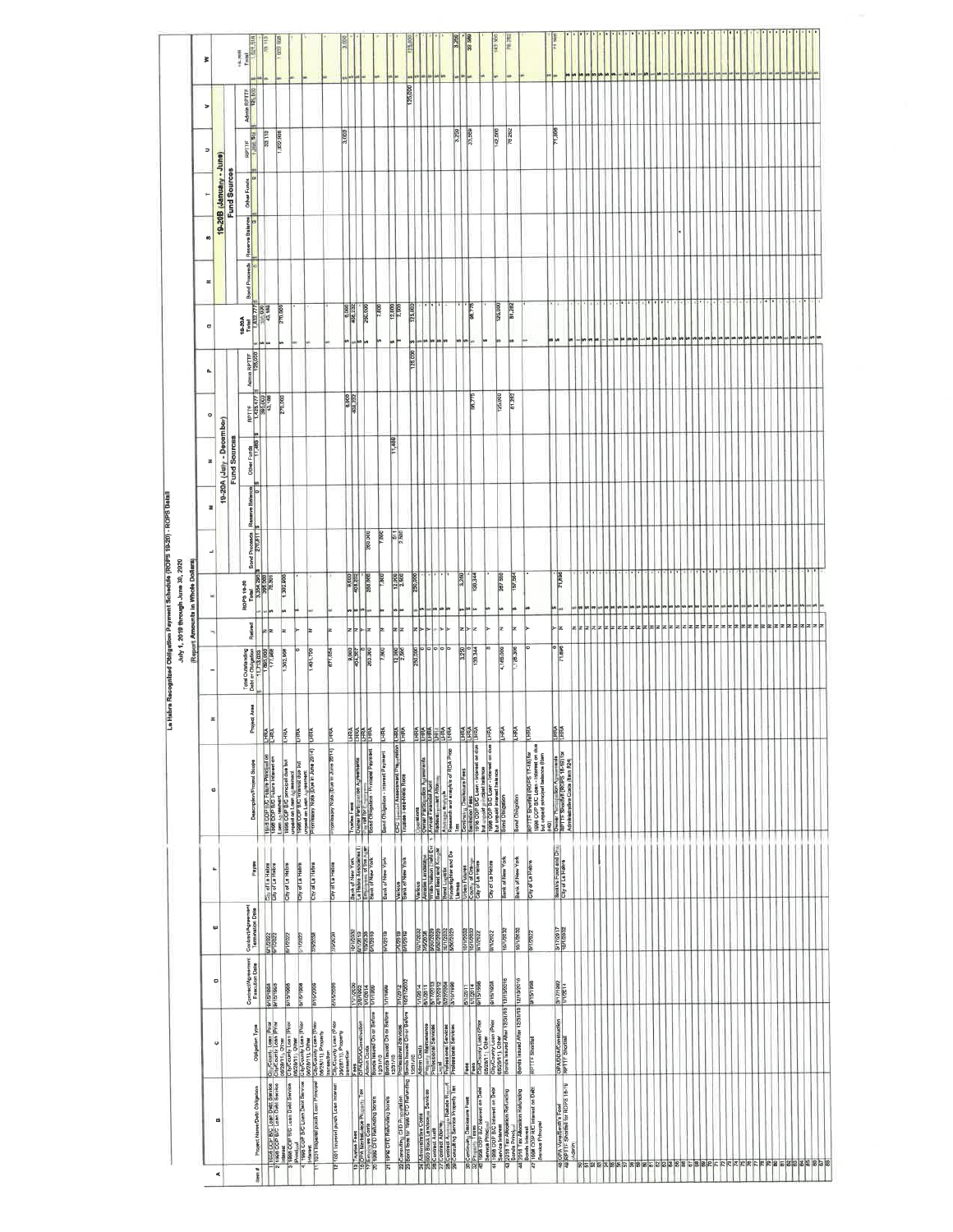|                                                                            |                                                                         | ś |                          |                         | 1e.zeB<br>Total                                         |  |  |  |                |  |  |  |  |
|----------------------------------------------------------------------------|-------------------------------------------------------------------------|---|--------------------------|-------------------------|---------------------------------------------------------|--|--|--|----------------|--|--|--|--|
|                                                                            |                                                                         | ð |                          |                         | <b>Admin RPTTF</b>                                      |  |  |  |                |  |  |  |  |
|                                                                            |                                                                         | Þ |                          |                         | RPTTF                                                   |  |  |  |                |  |  |  |  |
|                                                                            |                                                                         |   |                          | 19-20B (January - June) |                                                         |  |  |  |                |  |  |  |  |
|                                                                            |                                                                         | o |                          |                         | Bond Proceeds Researva Balanca   Other Funds            |  |  |  |                |  |  |  |  |
|                                                                            |                                                                         | œ |                          |                         |                                                         |  |  |  |                |  |  |  |  |
|                                                                            |                                                                         | O |                          |                         | 19.20A<br>Total                                         |  |  |  |                |  |  |  |  |
|                                                                            |                                                                         |   |                          |                         | <b>Admin RPTTF</b>                                      |  |  |  |                |  |  |  |  |
|                                                                            |                                                                         | o |                          |                         | RPTTF                                                   |  |  |  |                |  |  |  |  |
|                                                                            |                                                                         |   |                          |                         |                                                         |  |  |  |                |  |  |  |  |
|                                                                            |                                                                         |   | 19-20A (July - December) | Fund Sources            |                                                         |  |  |  |                |  |  |  |  |
|                                                                            |                                                                         |   |                          |                         | Bond Proceeds Reserve Balance Other Funds               |  |  |  |                |  |  |  |  |
|                                                                            |                                                                         |   |                          |                         |                                                         |  |  |  |                |  |  |  |  |
|                                                                            | July 1, 2019 through June 30, 2020<br>(Report Amounts In Whole Dollars) |   |                          |                         | ROPS 19-20<br>Total                                     |  |  |  |                |  |  |  |  |
|                                                                            |                                                                         |   |                          |                         | ---------                                               |  |  |  |                |  |  |  |  |
| La Habra Recognized Obligation Payment Schedule (ROPS 19-20) - ROPS Detail |                                                                         |   |                          |                         | Date or Obligation<br>Tolal Outstanding                 |  |  |  |                |  |  |  |  |
|                                                                            |                                                                         | × |                          |                         | Project Area                                            |  |  |  |                |  |  |  |  |
|                                                                            |                                                                         | ö |                          |                         | Description/Project Scope                               |  |  |  |                |  |  |  |  |
|                                                                            |                                                                         |   |                          |                         | Payee                                                   |  |  |  |                |  |  |  |  |
|                                                                            |                                                                         | ш |                          |                         | Termination Date                                        |  |  |  |                |  |  |  |  |
|                                                                            |                                                                         | ۵ |                          |                         | Contract/Agreement Contract/Agreement<br>Execution Date |  |  |  |                |  |  |  |  |
|                                                                            |                                                                         |   |                          |                         | Obigation Type                                          |  |  |  |                |  |  |  |  |
|                                                                            |                                                                         | E |                          |                         | Project Namo/Debt Obligation                            |  |  |  |                |  |  |  |  |
|                                                                            |                                                                         | ⋖ |                          |                         | Item $\theta$                                           |  |  |  | 88588488588559 |  |  |  |  |